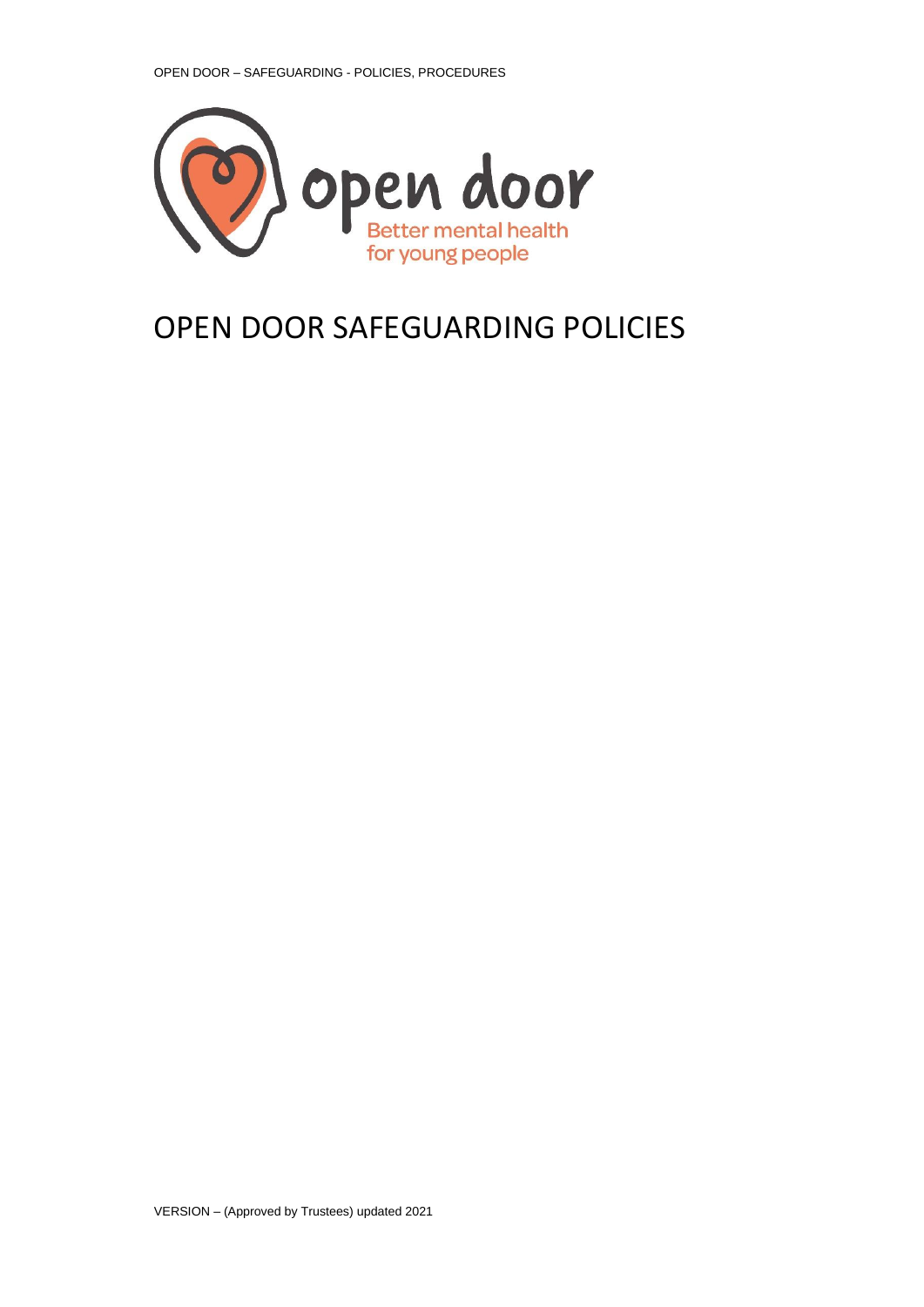### **Contents**

|   | 1 |  |
|---|---|--|
|   | 2 |  |
|   | 3 |  |
|   | 4 |  |
|   | 5 |  |
|   | 7 |  |
|   |   |  |
|   |   |  |
|   |   |  |
|   |   |  |
|   |   |  |
|   |   |  |
|   |   |  |
|   |   |  |
|   |   |  |
|   |   |  |
|   |   |  |
|   |   |  |
|   |   |  |
|   |   |  |
|   |   |  |
|   |   |  |
|   |   |  |
| 2 |   |  |
| 3 |   |  |
|   |   |  |
|   |   |  |
| 4 |   |  |
|   |   |  |
|   |   |  |
|   |   |  |
|   |   |  |
|   |   |  |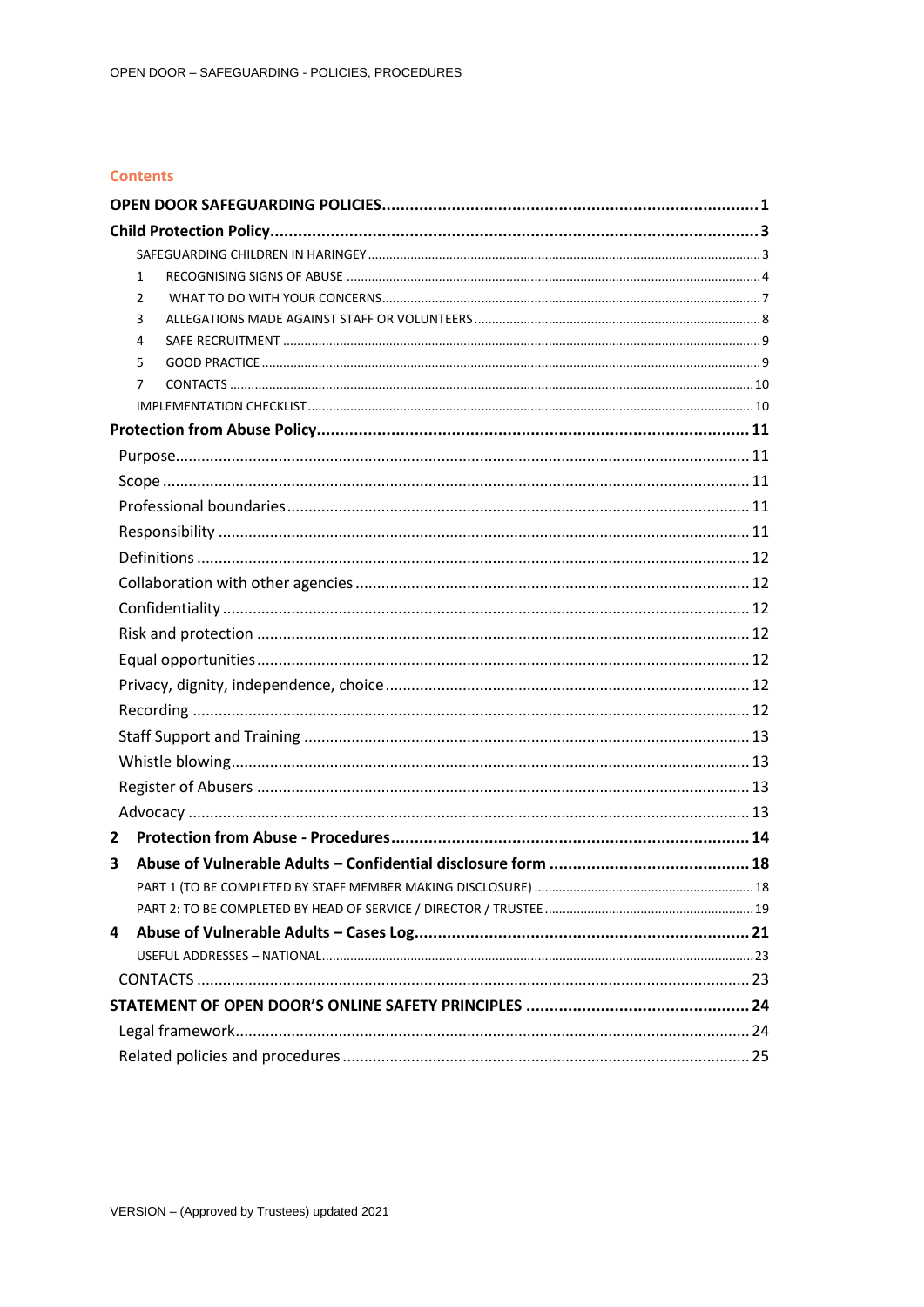#### <span id="page-2-0"></span>**Child Protection Policy**

#### <span id="page-2-1"></span>**SAFEGUARDING CHILDREN IN HARINGEY**

*Haringey Safeguarding Children Partnership (HSCP) is responsible for coordinating the arrangements made by different local organisations to safeguard and promote the welfare of children. The HSCP will also approach individual organisations as and when their advice and experience in particular areas could be valuable to the production of guidance or information to the public.*

*The HSCP coordinates multi-agency training programmes on child protection related topics; it is recommended that all designated child protection officers and senior officials attend one or more of these courses to gain the knowledge necessary to be able to offer advice and consultancy within Open Door.*

**Open Door** recognises that safeguarding children is the responsibility of everyone.

**Open Door** recognises its responsibility to safeguard and promote the welfare of children within the legal framework of the Children Acts 1989 and 2004 and the Children and Social Work Act, 2017. The management of suspected and alleged child abuse is a complex matter for voluntary organisations.

**Open Door** is aware that many children and young people are the victims of different kinds of abuse and that they can be subjected to social factors that have an adverse impact upon their lives – including domestic violence, substance misuse, bullying, criminal and sexual exploitation.

**Open Door** aims to create a safe environment within which children and young people can thrive and adults can work with the security of clear guidance.

Under the terms of the Children Act 2004 anyone under the age of 18 is considered to be a child/young person.

These guidelines are for the use of all Open Door paid staff, volunteers and visitors. We will make them available to the parents and carers of the children and young people to whom we offer a service. Through them, we will ensure that:

- Children and young people are listened to, valued and respected
- Staff are aware of the need to be alert to the signs of abuse and know what to do with their concerns.
- All paid and unpaid staff are subject to rigorous recruitment procedures
- All paid and unpaid staff are given appropriate support and training

All child protection concerns should be acted upon immediately. If you are concerned that a child might be at risk or is actually suffering abuse, you should tell the designated child protection officer within your organisation.

**Our designated Child Protection Officer is:** Julia Britton, Director **See section 7 – Contacts for details and for other relevant contacts**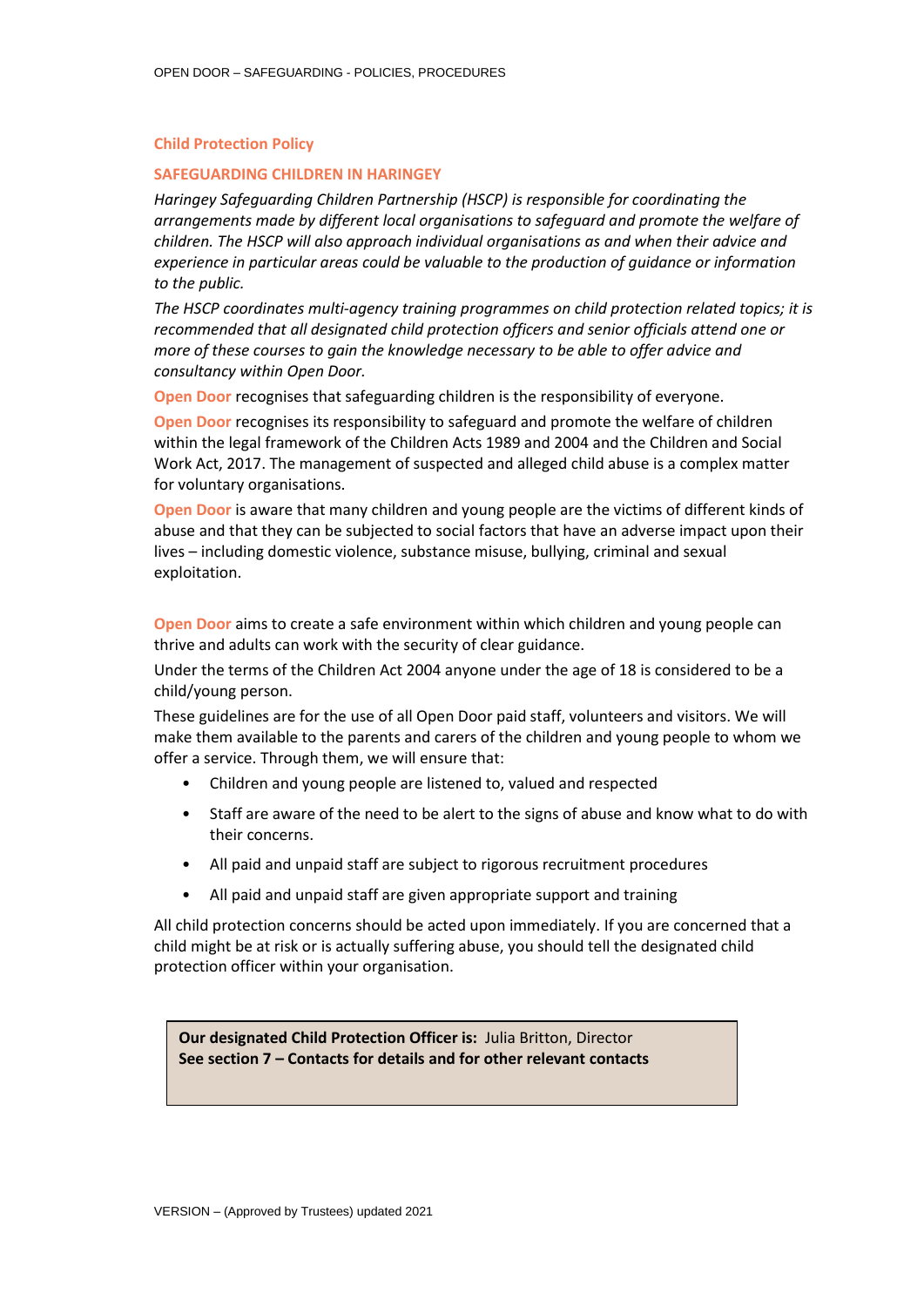These child protection procedures will only be effective if all staff and volunteers at Open Door own and understand them. To ensure that safeguarding awareness and knowledge is embedded throughout the organisation, Open Door will undertake the following measures:

- Clearly identify designated child protection officer (CPO) and Senior Official
- Ensure CPO attends training on child protection and updates that training annually
- Ensure all staff have the appropriate level of safeguarding training every 3 years and that a log of training is kept
	- o All clinicians (including Honorary Therapists) should have Child Safeguarding training to Level 3
	- o All members of frontline support team should have Child Safeguarding training to level 2
- Ensure all staff and volunteers have a copy of child protection procedures including all updates and are familiar with it.
- Ensure that this policy forms part of all staff inductions and that all staff and volunteers know what to do if they have concerns about a child/young person.
- Ensure all existing staff and volunteers who have contact with children have Enhanced DBS Disclosures
- Ensure that new staff/volunteers who have contact with children/young people have Enhanced DBS checks before they start work
- Ensure that there is a single central record of DBS checks made.

These guidelines are divided into the following sections:

- 1. Recognising signs of abuse
- 2. What to do with your concerns
- 3. Allegations made against staff
- 4. Safe recruitment
- 5. Good practice
- 6. Safeguarding children in Haringey
- 7. Contacts

# <span id="page-3-0"></span>**1** RECOGNISING SIGNS OF ABUSE

It can often be difficult to recognise abuse. The signs listed in these guidelines are only indicators and many can have reasonable explanations. Children may behave strangely or seem unhappy for many reasons, as they move through the stages of childhood or their families experience changes. It is nevertheless important to know what could indicate that abuse is taking place and to be alert to the need to consult further.

Someone can abuse a child by actively inflicting harm or by failing to act to prevent harm. Abuse can take place within a family, in an institutional or community setting, by telephone or on the Internet. Abuse can be carried out by someone known to a child or by a complete stranger.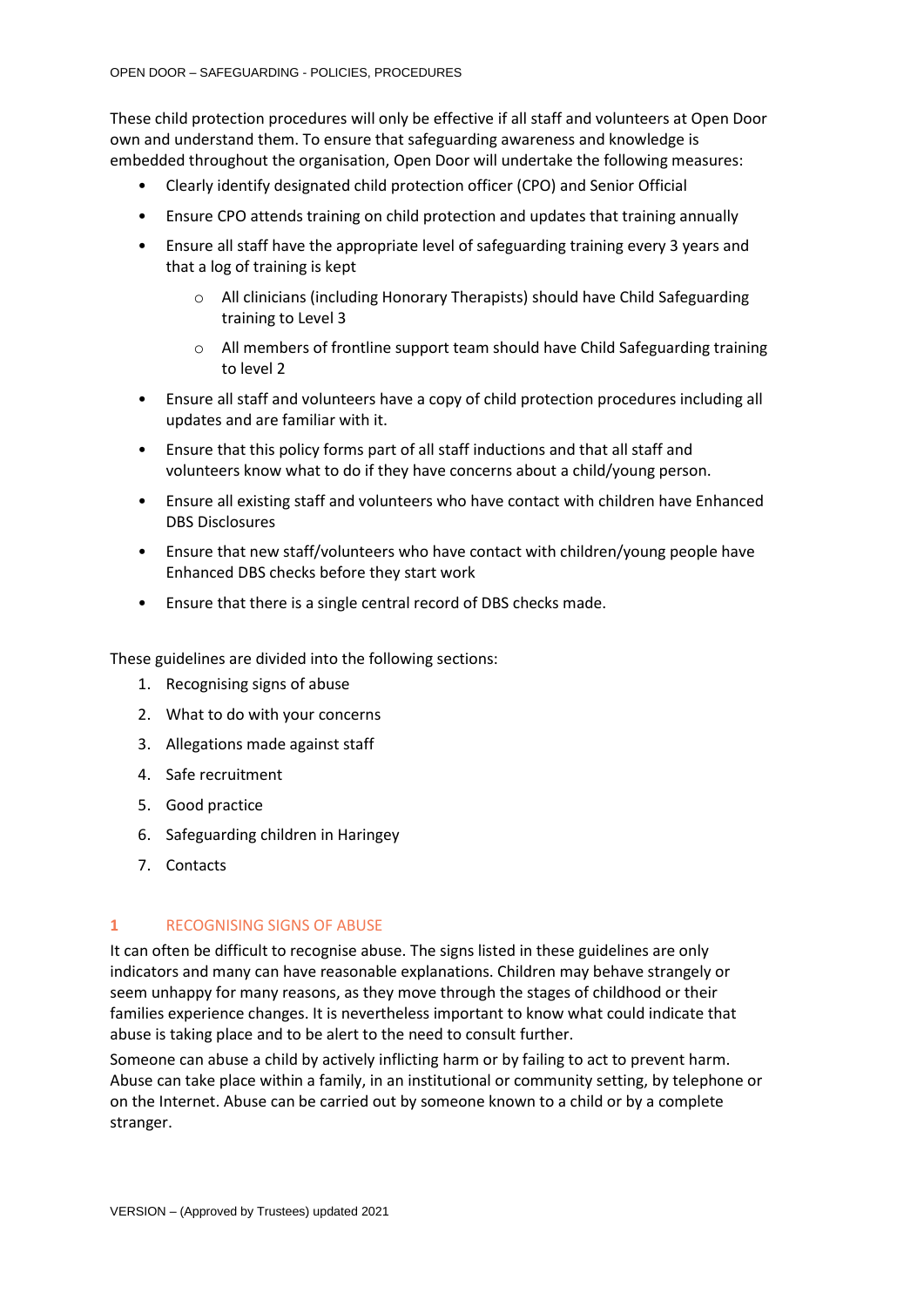If you are worried about a child it is important that you keep a written record of any physical or behavioural signs and symptoms. In this way you can monitor whether or not a pattern emerges and provide evidence to any investigation if required.

#### **Physical Abuse**

Physical abuse can involve hitting, shaking, throwing, poisoning, burning, scalding, drowning, and suffocating. It can also result when a parent or carer deliberately causes the ill health of a child in order to seek attention; this is called Fabricated Induced Illness (FII), formerly known as Munchhausen's Syndrome by Proxy. Symptoms that indicate physical abuse include:

- Bruising in or around the mouth, on the back, buttocks or rectal area; Finger mark bruising or grasp marks on the limbs or chest of a small child
- Bites
- Burn and scald marks; small round burns that could be caused by a cigarette
- Fractures to arms, legs or ribs in a small child
- Large numbers of scars of different sizes or ages

# **Emotional Abuse**

Emotional abuse happens when a child's need for love, security, praise and recognition is not met. It usually co-exists with other forms of abuse. Emotionally abusive behaviour occurs if a parent, carer or authority figure is consistently hostile, rejecting, threatening or undermining. It can also result when children are prevented from social contact with others, or if developmentally inappropriate expectations are imposed upon them. It may involve seeing or hearing the ill-treatment of someone else. Symptoms that indicate emotional abuse include:

- Excessively clingy or attention-seeking behaviour
- Very low self-esteem or excessive self-criticism
- Excessively withdrawn behaviour or fearfulness; a 'frozen watchfulness'
- Despondency
- Lack of appropriate boundaries with strangers; too eager to please
- Eating disorders

#### **Neglect**

Neglect is the persistent failure to meet a child's basic physical and/or psychological needs, causing damage to their health and development. It may involve a parent or carer failing to provide adequate food, shelter or clothing, failing to protect a child from harm or danger, or failing to access appropriate medical care and treatment when necessary. It can exist in isolation or in combination with other forms of abuse. Symptoms of physical and emotional neglect can include:

- Inadequate supervision; being left alone for long periods of time
- Lack of stimulation, social contact or education
- Inadequate nutrition, leading to ill-health
- Constant hunger; stealing or gorging food
- Failure to seek or to follow medical advice such that a child's life or development is endangered
- Inappropriate clothing for conditions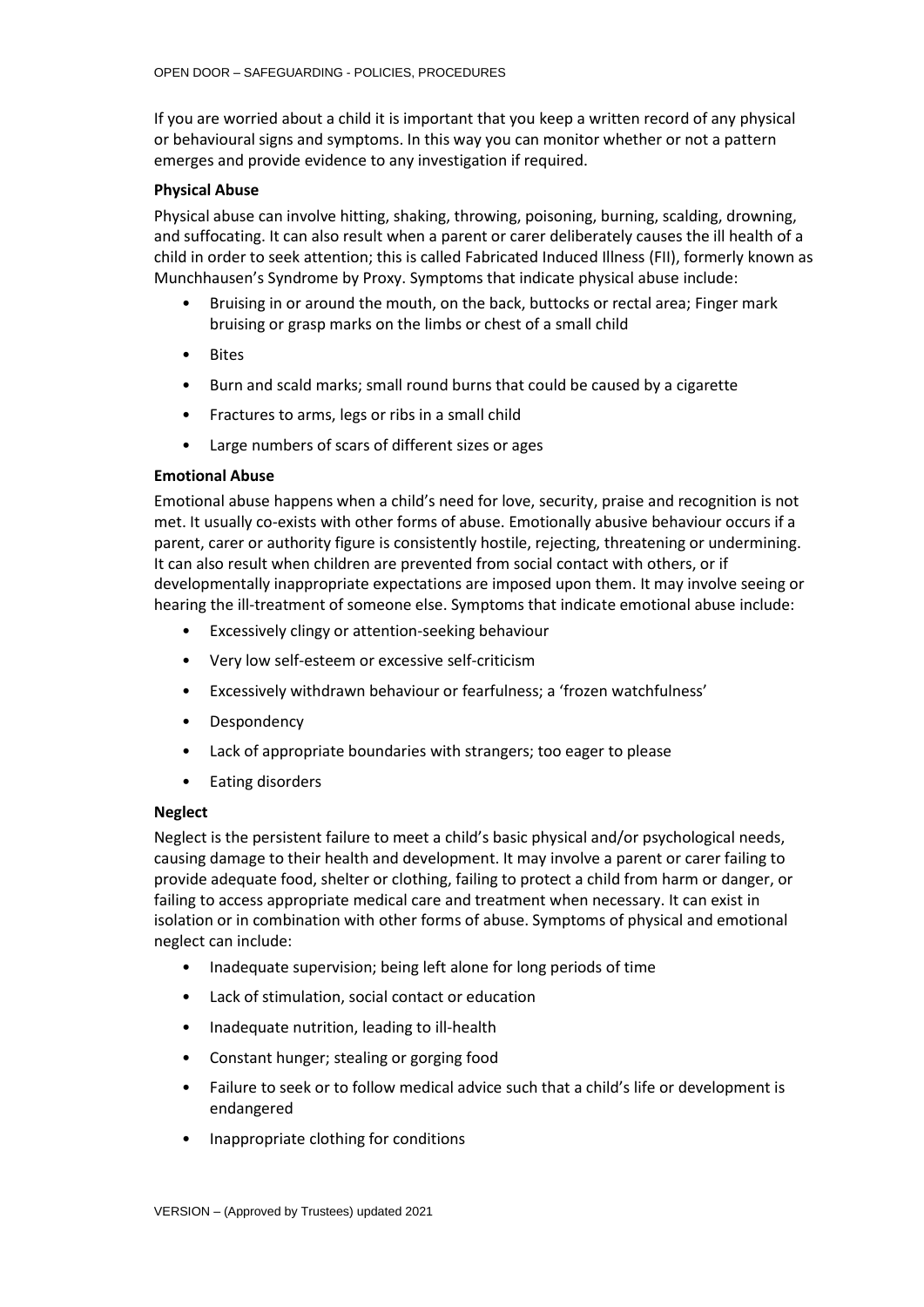### **Sexual Abuse**

Sexual abuse involves forcing or enticing a child or young person to take part in sexual activities, whether or not the child is aware of what is happening. This may include physical contact, both penetrative and non-penetrative, or involve no contact, such as watching sexual activities or looking at pornographic material. Encouraging children to act in sexually inappropriate ways is also abusive. Under the Sexual Offences Act 2003, any sexual activity – contact or non-contact – with a child under the age of 13, is a crime. Symptoms of sexual abuse include:

- Allegations or disclosure
- Genital soreness, injuries or discomfort
- Sexually transmitted diseases; urinary infections
- Excessive preoccupation with sexual matters; inappropriately sexualised play, words or drawing
- A child who is sexually provocative or seductive with adults
- Repeated sleep disturbances through nightmares and/or wetting

Older children and young people may additionally exhibit:

- Depression
- Drug and/or alcohol abuse
- Eating disorders; obsessive behaviours
- Self-mutilation; suicide attempts
- School/peer/relationship problems

Some members of our communities hold beliefs that may be common within particular cultures but which are against the law in England. Open Door does not condone practices that are illegal or harmful to children. Examples of particular practices are:

#### **Forced Marriages**

No faith supports the idea of forcing someone to marry without their consent. This should not be confused with arranged marriages between consenting adults.

• **Under-age Marriages**

In England, a young person cannot legally marry or have a sexual relationship until they are 16 years old or more

• **Female Circumcision**

This is against the law yet we know that for some in our communities it is considered a religious act and a cultural requirement. It is also illegal for someone to arrange for a child to go abroad with the intention of having her circumcised.

#### • **Ritualistic Abuse**

Some faiths believe that spirits and demons can possess people (including children). What should never be condoned is the use of any physical violence to get rid of the possessing spirit. This is physical abuse and people can be prosecuted even if it was their intention to help the child. The same is true should there be emotional abuse of a child/young person believed to be possessed.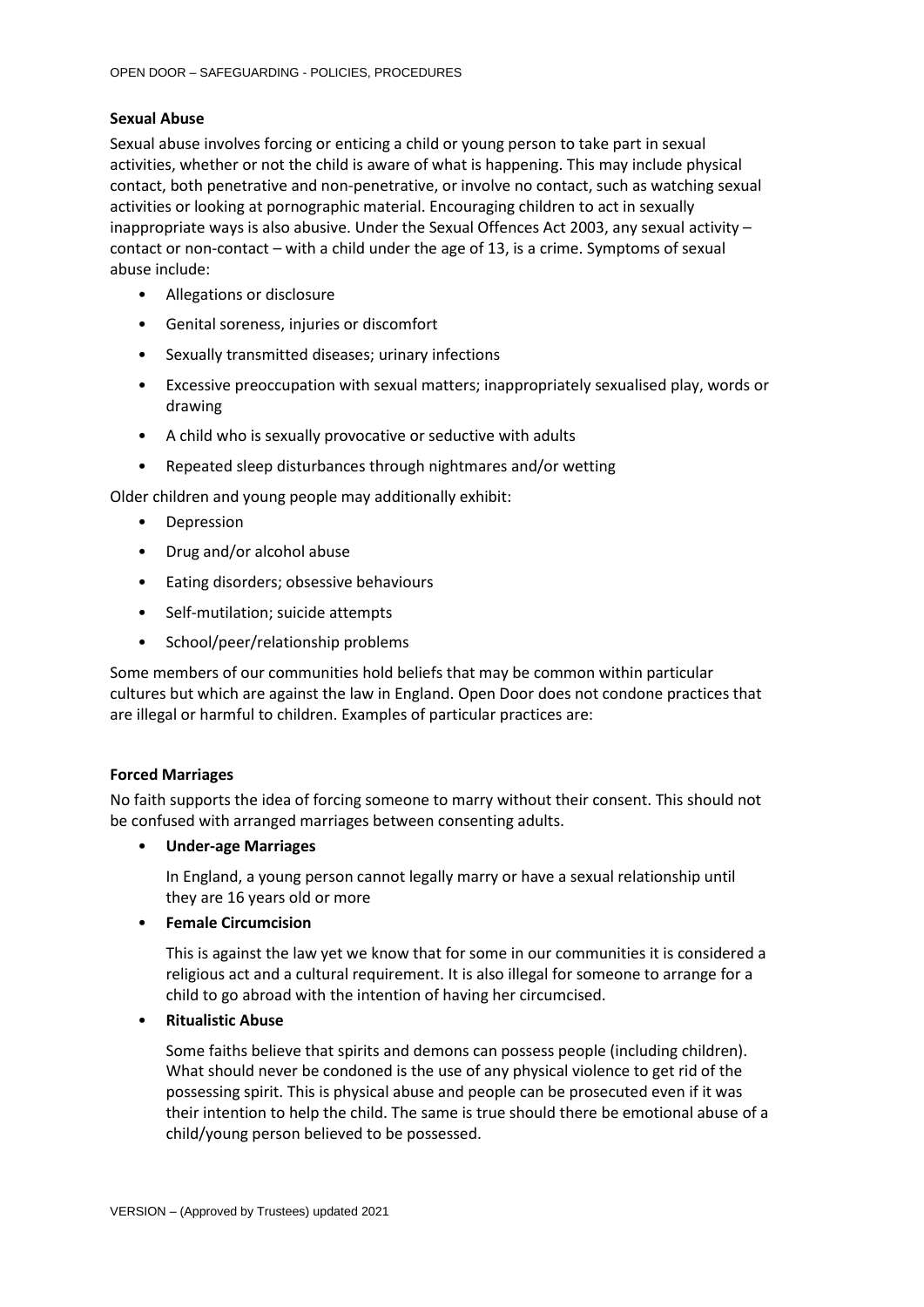OPEN DOOR – SAFEGUARDING - POLICIES, PROCEDURES

# <span id="page-6-0"></span>**2** WHAT TO DO WITH YOUR CONCERNS

In the event that a child makes an allegation or disclosure of abuse against an adult or another child or young person, it is important that you:

- Listen to them and/or closely observe their presentation and behaviour;
- Let them know that you take what they are saying seriously;
- Do not attempt to question or interview them yourself;
- Let them know that you will need to tell someone else in order to help them**. Do not promise to keep what they tell you secret**;
- Inform your designated child protection officer as soon as possible by phone, email or in-person. Their details can be found in section 7 of this policy.
- Make a written record of the incident or events.

Sometimes you may just feel concerned about a child but do not know whether to share your concerns or not. In this situation you should always raise your concerns with your clinical supervisor or designated child protection officer if they are not available who will help you to decide what to do. Supervisors must discuss decisions with the designated child protection officer if they are unsure about a course of action.

The responsibility for investigating allegations of abuse, whether they result from the disclosure of a child or the concerns of an adult, lies with social workers (Haringey Children's Service) and the Police Child Abuse Investigation Team (CAIT).

**In an emergency:** It is normally the responsibility of the designated child protection officer to make a referral to these agencies, but **if you judge the situation to be an emergency and/or you require urgent advice in the absence of the designated officer, you must report your concerns directly, using the contacts listed in section 7 of this policy**. The Children's Service also employs Child Protection Advisors (CPAs), who you can contact in office hours for further specialist guidance.

The Duty social worker or CPA will advise you when or whether to inform the child's parents or carers about any concerns. If they decide to pursue a child protection investigation, you should:

- Work closely and collaboratively with all professionals involved in the investigation, in order to keep the child safe;
- Attend a child protection conference if you are invited. You will be asked to provide information about your involvement with the child, which is why it is important to keep records of your concerns;
- Attend or make representation to any subsequent strategy meetings, child protection review conferences, core groups or child in need meetings as appropriate.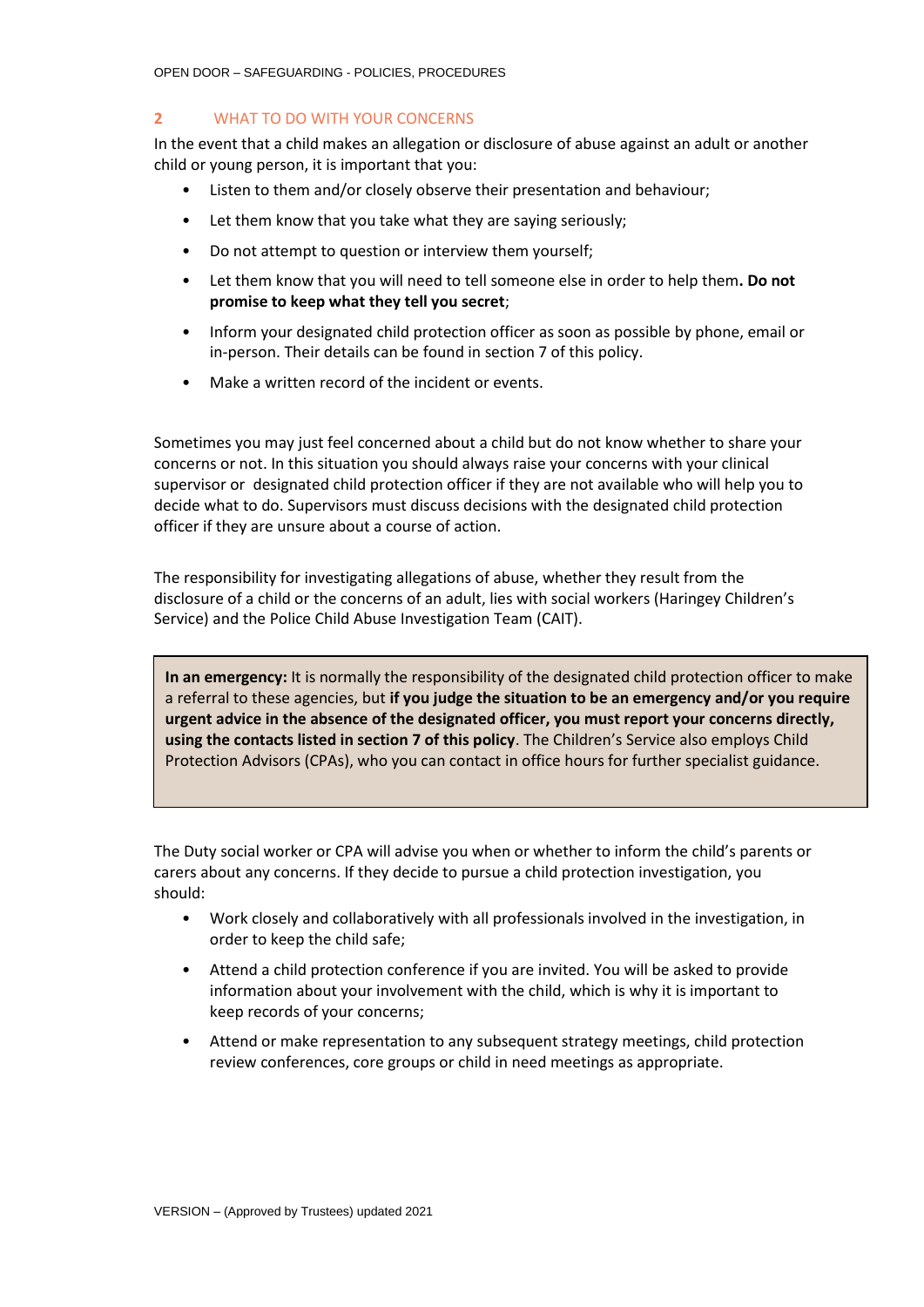# <span id="page-7-0"></span>**3** ALLEGATIONS MADE AGAINST STAFF OR VOLUNTEERS

Organisations that work or come into contact with children and young people need to be aware of the possibility that allegations of abuse may be made against members of their staff. Allegations will usually be that some kind of abuse has taken place. They can be made by children and young people and they can be made by other concerned adults. Allegations can be made for a variety of reasons. Some of the most common are:

- Abuse has actually taken place;
- Something happens to a child that reminds them of an event that happened in the past – the child is unable to recognise that the situation and the people are different;
- Children can misinterpret your language or your actions because they are reminded of something else;
- Some children know how powerful an allegation can be; if they are angry with you about something they can make an allegation as a way of hitting out;
- An allegation can be a way of seeking attention.

All allegations should be brought to the notice of the designated child protection officer immediately, or delegated senior clinician. In cases where the allegation is made against this person, the complainant should approach a more senior official or take the following action him or herself:

- Make sure that the child in question is safe and away from the alleged abuser;
- Contact the Children's Service Referral & Assessment Team relevant to where the child lives (see section 7);
- **All allegations should be reported without delay to:**

Haringey's Local Authority Designated Officer (LADO)

Email: [LADO@haringey.gov.uk](mailto:LADO@haringey.gov.uk) T. 020 8489 2968

- Contact the parents or carers of the child if advised to do so by the social worker/officer in charge of allegations;
- Irrespective of any investigation by social workers or the police, you should follow the appropriate disciplinary procedure; common practice is for the alleged abuser to be suspended from work until the outcome of any investigation is clear;
- Consider whether the person has access to children anywhere else and whether those organisations or groups need to be informed;
- Act upon the decisions made in any strategy meeting.

All incidents should be reported to the Chair of Trustees.

All incidents should be investigated internally after any external investigation has finished, to review organisational practice and put in place any additional measures to prevent a similar thing happening again.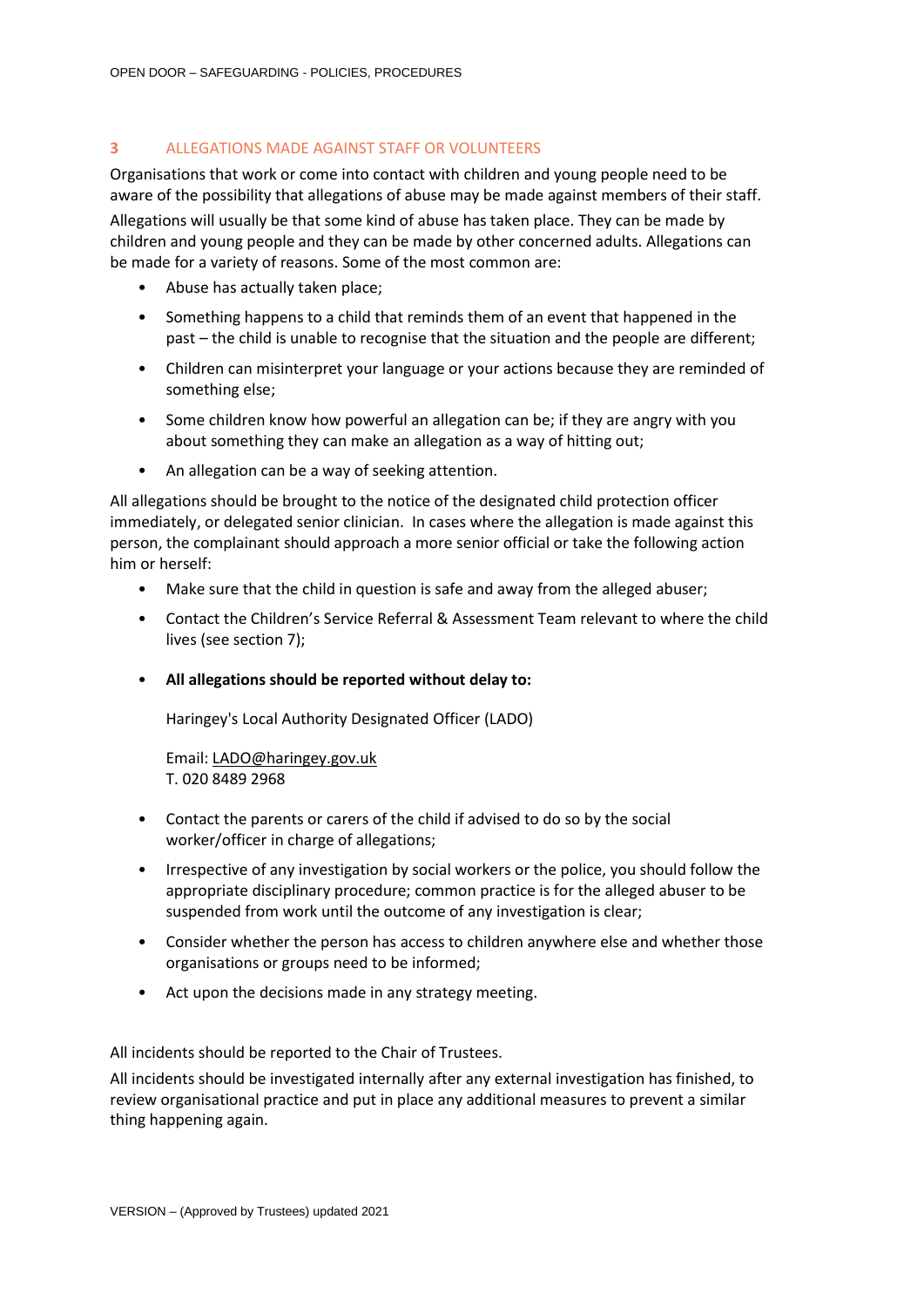# <span id="page-8-0"></span>**4** SAFE RECRUITMENT

The application of rigorous procedures for the recruitment of any staff who come into contact with children, both directly and indirectly, can reduce the likelihood of allegations of abuse being made that are founded. As an absolute minimum, the following standards should be followed:

- All prospective workers (paid and unpaid) should complete an application form which asks for details of their previous employment and for the names of two referees;
- All prospective workers (paid and unpaid) should have a new DBS disclosure before they start employment – anyone who refuses to do so should not be employed;
- All prospective workers (paid and unpaid) should be interviewed to establish previous experience of working in an environment where there is contact with children and perceptions of acceptable behaviour;
- Nobody should start work before references have been received. Referees should be reminded that references should not misrepresent the candidate or omit to say things that might be relevant to their employment;
- All appointments to work with children should be subject to an agreed probationary period;
- New members of staff should be clear about their responsibilities and wherever possible, work to an agreed job description;
- These guidelines should be available to everyone and fully discussed as part of an induction process.

#### <span id="page-8-1"></span>**5** GOOD PRACTICE

- Every organisation working with children should have a designated child protection officer who must undergo child protection training. It is the responsibility of this person to make themselves available for consultation by staff, volunteers, visitors, children and their families;
- All staff are responsible for children while on these premises and must make sure that health and safety guidelines are adhered to;
- All staff working with children should receive regular supervision from a more experienced staff member and are required to receive appropriate child protection training;

Use of premises by other organisations

• In the event that a room or rooms on the premises are used by other organizations, the letting agreement should ensure that the hiring organisation works to approved child protection procedures and/or that they read and agree to abide by these guidelines.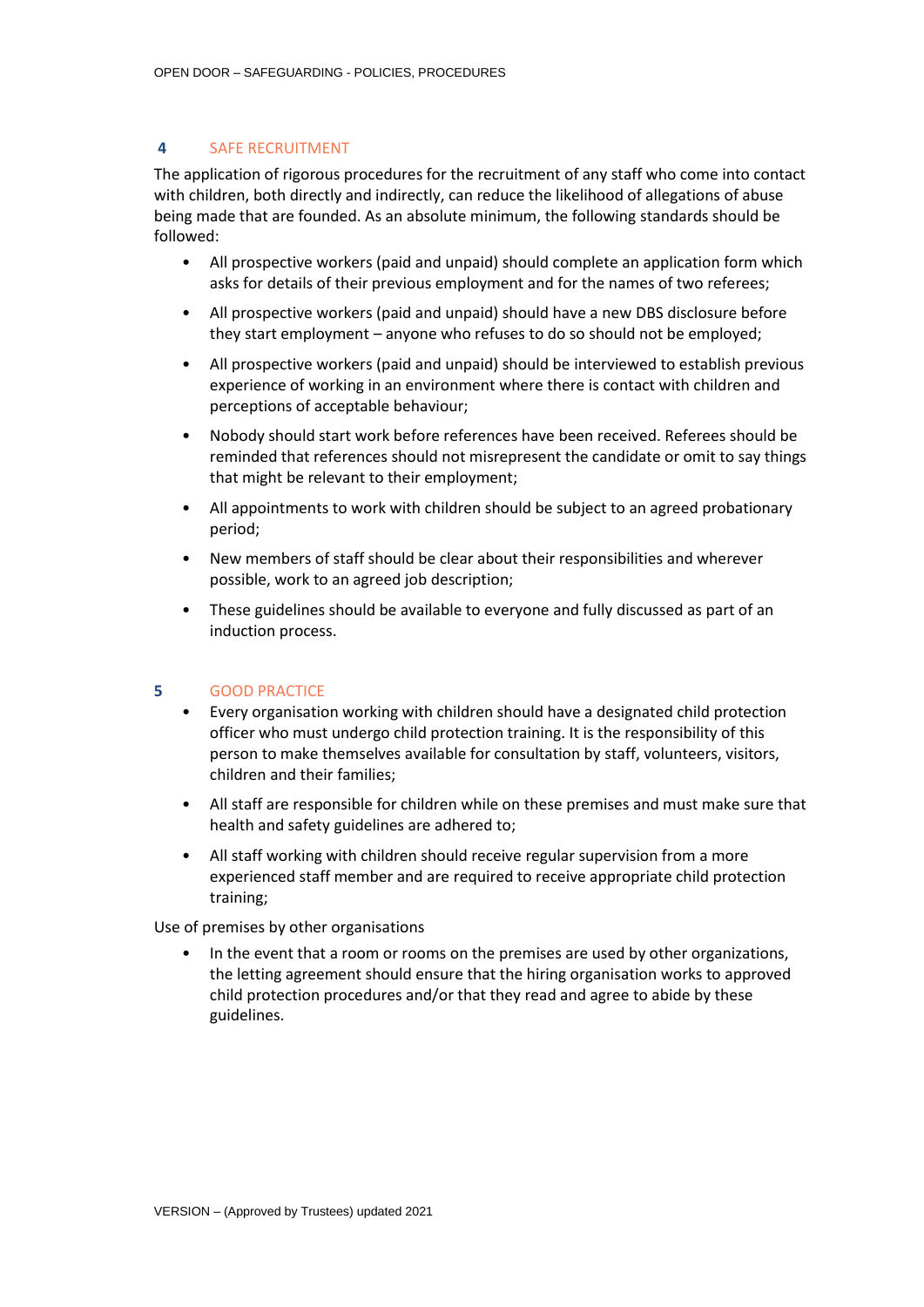### <span id="page-9-0"></span>**7** CONTACTS

#### **For Open Door the Child Protection Officer is:**

• Julia Britton, Consultant Child & Adolescent Psychotherapist, Director Open Door – 020 8348 5947 ext 89

emergency contact number 077 621 50770

# **The Senior Official for purposes of this policy is:**

Judy Shuttleworth, Trustee and Chair of Joint Clinical Committee: [judyshuttleworth@hotmail.com](mailto:judyshuttleworth@hotmail.com)

### **If there are safeguarding concerns contact Social Services directly:**

- MASH Team (Multi-Agency Safeguarding Hub) 020 8 489 4470 (9.00-5.00pm)
- Emergency Duty 020 8489 0000 (from 5pm)

# **Haringey Child Abuse Investigation Team (CAIT) (Metropolitan Police)**

• 020 8345-2246

# **Local Authority Designated Officer (LADO)**

• 020 8489 2968

# **NSPCC Helpline -** 0808 800 5000

#### <span id="page-9-1"></span>**IMPLEMENTATION CHECKLIST**

- Ensure that the premises conforms to health and safety guidelines
- Ensure that any letting arrangements are bound by contracts that include an agreement to adhere to the host organisation's child protection procedures.

Signed: Julia Britton, Director

gmbuin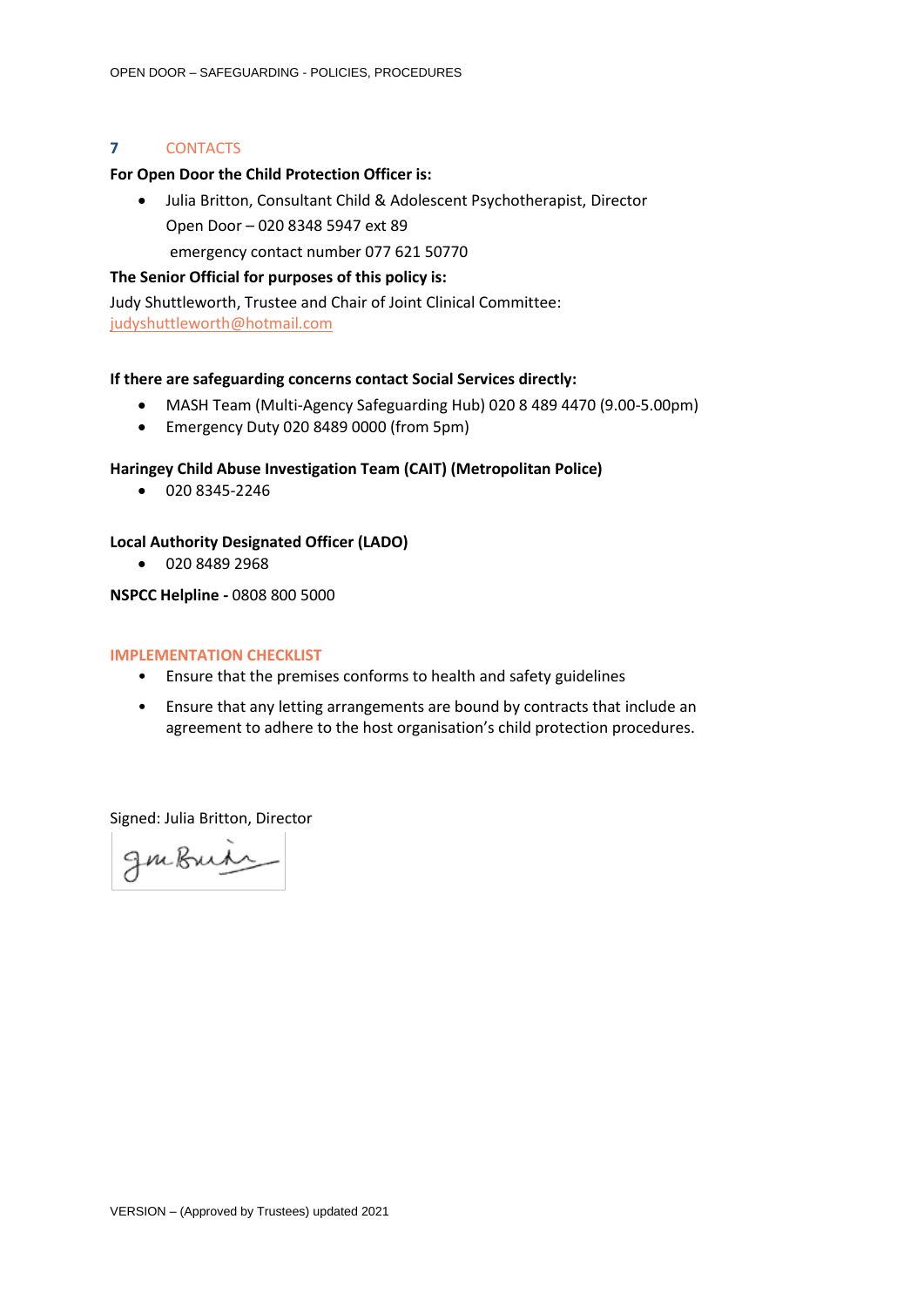# **Vulnerable Adults**

#### <span id="page-10-0"></span>**1. Protection from Abuse Policy**

This policy is based on the belief that every vulnerable adult using an Open Door service has the right to live free from abuse.

#### <span id="page-10-1"></span>**Purpose**

The purpose of this policy is to:

set out the values, principles and policies underpinning all of Open Door's work with vulnerable adults

define the procedure to be followed if abuse is suspected

define the different types and signs of abuse of vulnerable adults and indicate their possible causes and associations

indicate the legal framework within which abuse can be tackled.

#### <span id="page-10-2"></span>**Scope**

These procedures cover abuse of vulnerable clients by anyone in a relationship of trust with them - friends, relatives, care staff, housing staff etc.

They are not intended to cover harassment of staff by staff or abuse of staff by clients harassment or disciplinary procedures should be used.

Nor are they intended to cover incidents not taking place in the context of a relationship, for example a one-off theft which appears to have been perpetrated by a total stranger, burglary, mugging by a stranger in a public place, although aspects of the procedures will apply.

If the suspected abuser is an Open Door employee the disciplinary and/or the whistleblowing procedure should be followed as well as aspects of these procedures:

If the alleged abuser is employed by another agency (private, statutory or voluntary) the abuse procedure should be followed though a manager from the agency at appropriate seniority should be involved with the expectation that the worker should be suspended pending further investigation.

#### <span id="page-10-3"></span>**Professional boundaries**

All clinicians employed by Open Door are bound by their professional Code of Ethics and the Code of Ethics or their professional body These includes a Code of Practice which defines appropriate professional boundaries, a procedure for making complaints against members and a procedure for disciplinary action.

#### <span id="page-10-4"></span>**Responsibility**

All staff are responsible for implementing these policies and procedures, in association with their managers and with other agencies. Open Door's Management Team is responsible for monitoring its implementation and reporting to the Board of Trustees through its Clinical Committee.

**Our designated Safeguarding Officer is:** Julia Britton, Director **See Contacts for details and for other relevant contacts**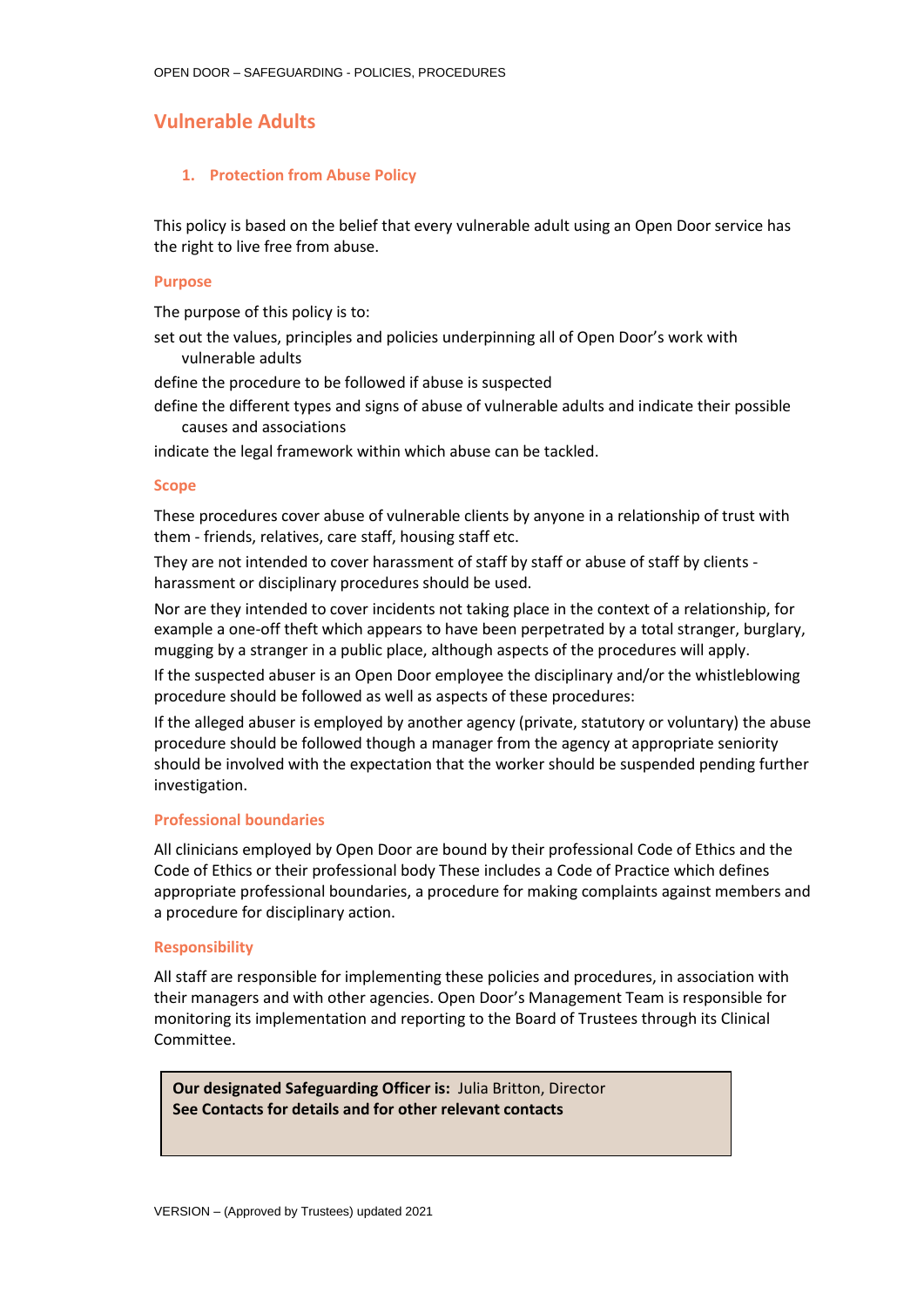### <span id="page-11-0"></span>**Definitions**

**Abuse:** "Abuse is a single or repeated act, or lack of appropriate action, usually occurring within a relationship where there is an expectation of trust, and which causes harm or distress to a person".

**Vulnerable adult:** "An adult who is or may be in need of community care services by reason of mental or other disability, age or illness; and who is or may be unable to take care of him or herself, or unable to protect him or herself against significant harm or exploitation" ("No Secrets" Department of Health guidance 2000 / New Care Act, 2014),

**Types of abuse:** There are 6 main types of abuse of vulnerable adults: physical, psychological/emotional, sexual, financial, neglect, discrimination.

#### <span id="page-11-1"></span>**Collaboration with other agencies**

Protecting vulnerable adults from abuse is a complex process. Staff assessment and action on abuse must almost always be in co-operation and collaboration with other agencies, such as social services, doctors and the police.

Open Door is committed to interdisciplinary working with these and other agencies, working within the guidelines of the New Care Act, 2014 government guidance. Open Door also works within the framework agreed in the LB of Haringey and set out in the document *'London Multiagency Safeguarding Adults - Policy and Procedures'* (April 2019).

Staff are expected to contact lead link abuse officers employed by Social Services and the police in their localities; obtain inter-agency policies/procedures; assist in the development of multi-agency procedures if invited; tap into multi-agency training opportunities.

#### <span id="page-11-2"></span>**Confidentiality**

Staff are required to respect confidentiality and not divulge information given in confidence unless justified by assessed risk to the vulnerable adult or if required under contract with Social Services, local authorities or agreed through inter-agency protocols.

#### <span id="page-11-3"></span>**Risk and protection**

Open Door acknowledges that an individuals' rights to an independent life sometimes involving a degree of risk. Where an individual chooses to accept this risk, their wishes should be respected within the context of their capacity to anticipate and understand the risk. Where a number of individuals are at risk, a decision may need to be made to protect others which goes against an individual's wishes. We will work with other agencies to uphold the right of vulnerable adults to protection from harm and exploitation making constructive use of the law.

#### <span id="page-11-4"></span>**Equal opportunities**

Sometimes people are the victims of abuse because they belong to a particular group in society. These policies and procedures take account of people's ethnic origins, gender, sexuality, age, religious and cultural background and are designed to counteract the abuse, whatever its underlying motivation.

#### <span id="page-11-5"></span>**Privacy, dignity, independence, choice**

Vulnerable adults, for reasons of age, illness, disability or social circumstances will be respected with regards to privacy, dignity, independence and choice.

#### <span id="page-11-6"></span>**Recording**

Staff must ensure that their recording of facts, incidents, assessments, referrals, case discussions are all sufficient, accurate, concise, up-to-date, legible, dated and factual. Opinions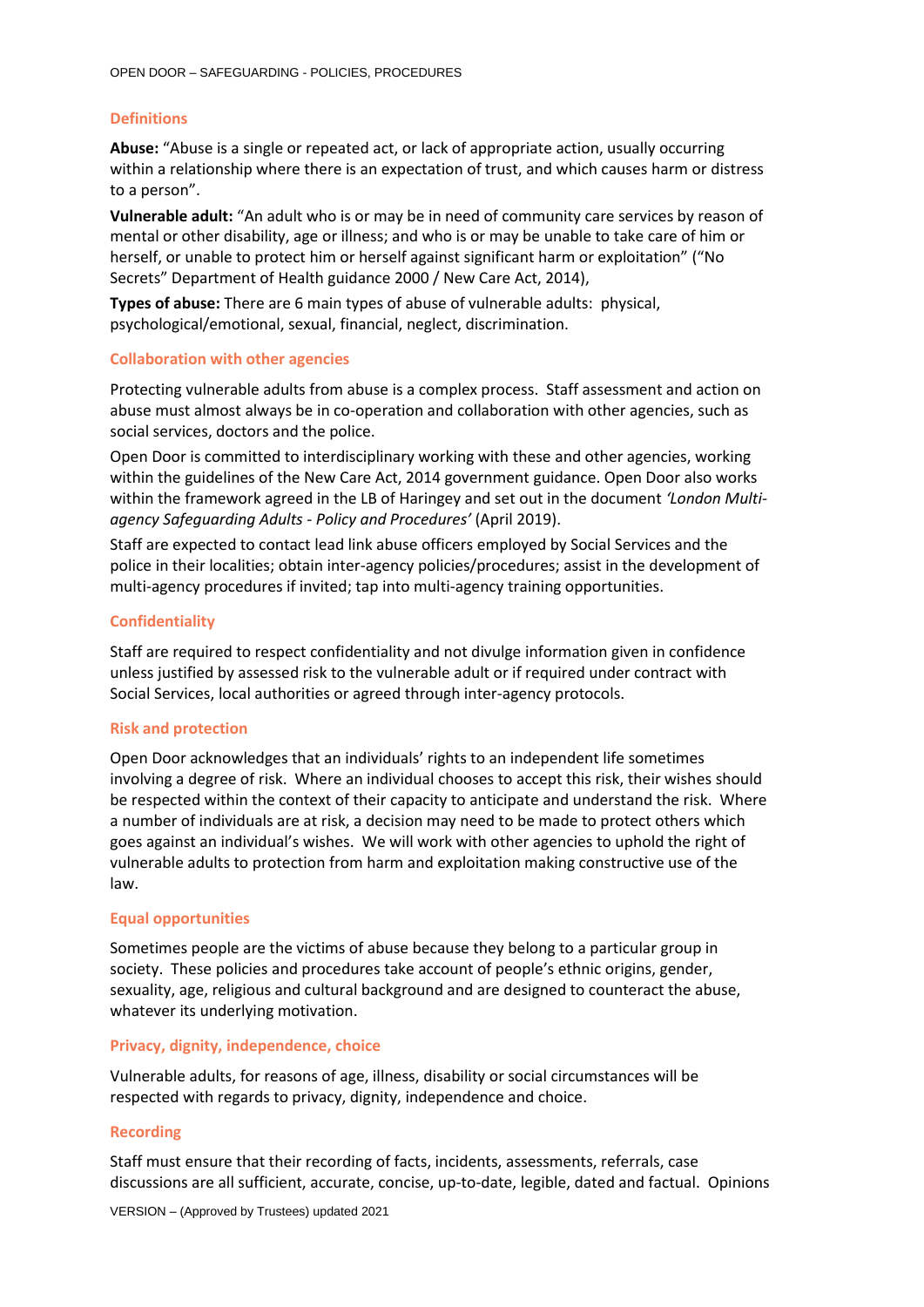should be kept to a minimum and backed up by factual evidence. These records must be stored in an individual file/electronic record and stored securely in a manner that safeguards the individual's right to privacy and security. These records are available to individuals on request (not third-party information) and may be used as evidence in civil or criminal prosecutions or in disciplinary proceedings.

#### <span id="page-12-0"></span>**Staff Support and Training**

Support will be provided to staff dealing with serious abuse. Appropriate training on abuse will be provided to staff working with vulnerable adults.

#### <span id="page-12-1"></span>**Whistle blowing**

Staff are encouraged to act when suspicious that abuse is occurring at work, no matter what the setting, who the perpetrator is or who the victim is. Open Door will respect and not penalise those who stand up for anyone who is suspected of being abused.

#### <span id="page-12-2"></span>**Register of Abusers**

Under the Care Act 2014, the Government intends to introduce a statutory workforce ban mechanism for people found to be unsuitable to work with vulnerable adults. If required to do so, Open Door is willing to assist in protecting vulnerable adults by ensuring that any Open Door staff member disciplined for abusing a vulnerable adult will be added to the "Protection of Vulnerable Adults" register, and when recruiting staff will take the necessary steps to avoid employing any persons included on that register.

#### <span id="page-12-3"></span>**Advocacy**

Staff are encouraged to assist victims by putting them in touch with independent advocates.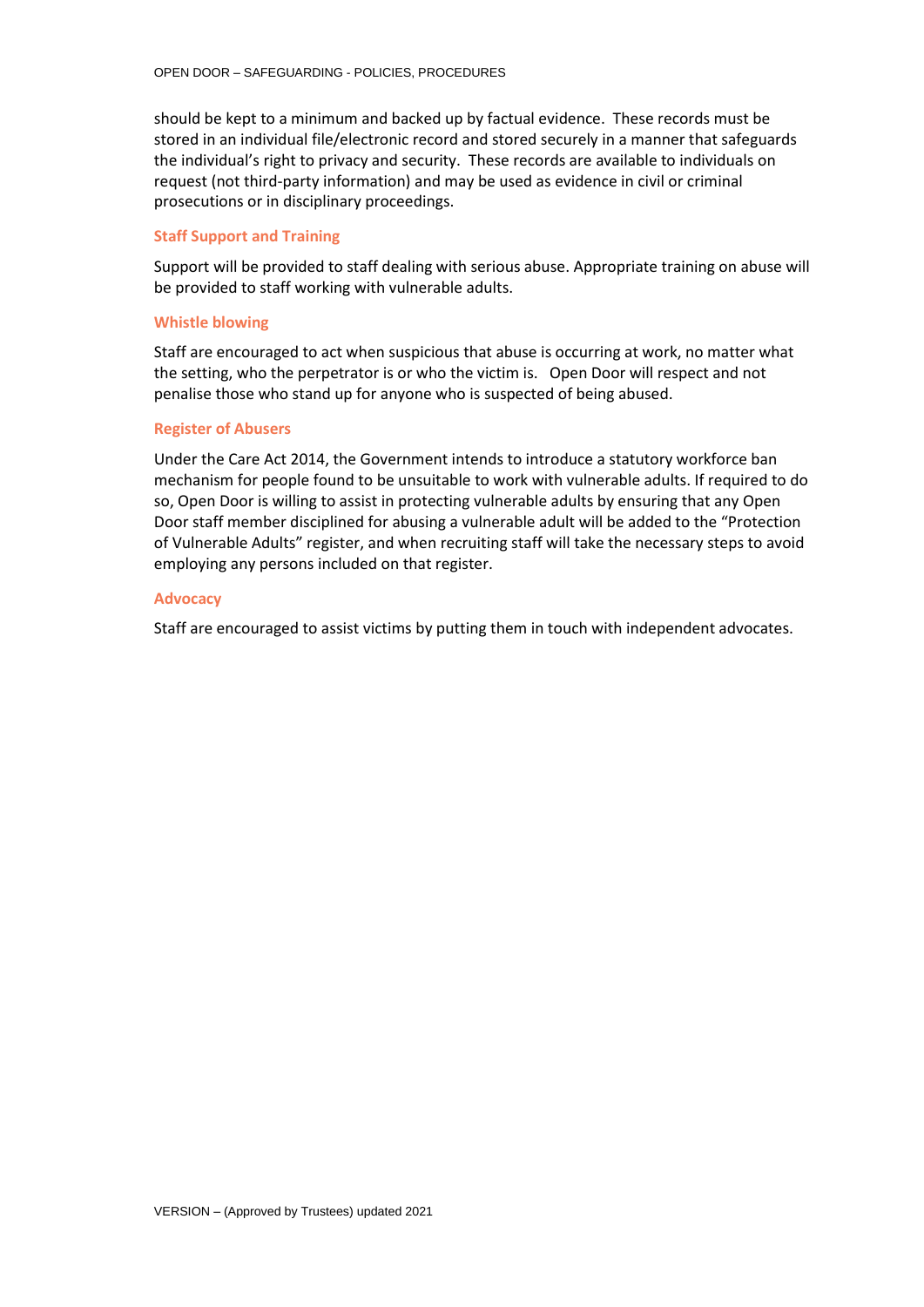### <span id="page-13-0"></span>**2 Protection from Abuse - Procedures**

# **Procedure to be used in the event of actual or suspected abuse of a vulnerable adult**

|           | When to use this $\parallel$ Whenever abuse of a vulnerable adult is suspected. |
|-----------|---------------------------------------------------------------------------------|
| procedure |                                                                                 |

| Procedure | Follow these steps:                                                                                                                                                                                                                                                                                                                                                                                                                                                                                                                 |                                                              |
|-----------|-------------------------------------------------------------------------------------------------------------------------------------------------------------------------------------------------------------------------------------------------------------------------------------------------------------------------------------------------------------------------------------------------------------------------------------------------------------------------------------------------------------------------------------|--------------------------------------------------------------|
| Step      | Action                                                                                                                                                                                                                                                                                                                                                                                                                                                                                                                              | Performance<br>Standard                                      |
|           | Someone who is unconscious clearly lacks capacity. Go<br>straight to Step 3 - Emergency Services).<br>If the situation is not an emergency, step number 4                                                                                                                                                                                                                                                                                                                                                                           |                                                              |
|           | "consultation with line manager" may be undertaken first.                                                                                                                                                                                                                                                                                                                                                                                                                                                                           |                                                              |
| 1         | <b>Establishing Consent by Talking to the Victim</b><br>Within the limits of your relationship with the alleged victim,<br>their mental capacity, and the complexities of the situation, talk<br>to them about your concerns and the risks involved and seek<br>their consent for any subsequent steps you feel are necessary.<br>Whether and how you do this needs to be a matter of<br>judgement, the underlying principle being that individuals<br>should normally have a right to decide if and how they wish to<br>be helped. | Within 24 hours<br>of suspicions/<br>allegations of<br>abuse |
|           | If the victim wishes, so long as they are not the alleged<br>perpetrator, close relatives who maintain an interest should be<br>involved by the staff member. However, where an individual<br>has capacity, the decision-making power rests with the<br>individual, not the relatives.                                                                                                                                                                                                                                              |                                                              |
|           | If consent is not given, follow step 2 to decide on self-                                                                                                                                                                                                                                                                                                                                                                                                                                                                           |                                                              |
|           | determination and capacity.<br>If language is a barrier to communication, it is important to<br>use an independent interpreter, NOT a family member of<br>someone from a local cultural or religious organisation of<br>which the victim or suspected abuser is a member. Social<br>Services usually have lists and Open Door uses a trusted<br>interpreting service.                                                                                                                                                               |                                                              |
| 2         | <b>Exceptions to Honouring the Victim's Wishes - Establishing</b><br><b>Capacity and Self-Determination</b><br>If the vulnerable adult does not want a referral to be made then<br>their wishes should be honoured unless:                                                                                                                                                                                                                                                                                                          |                                                              |
|           | they or others are in physical danger and/or<br>it is the considered assessment of the staff member and line<br>$\bullet$<br>manager that they are unable/incapable of making an<br>informed decision for themselves* or<br>they are not the only person affected and risk to others<br>$\bullet$<br>needs to be considered.                                                                                                                                                                                                        |                                                              |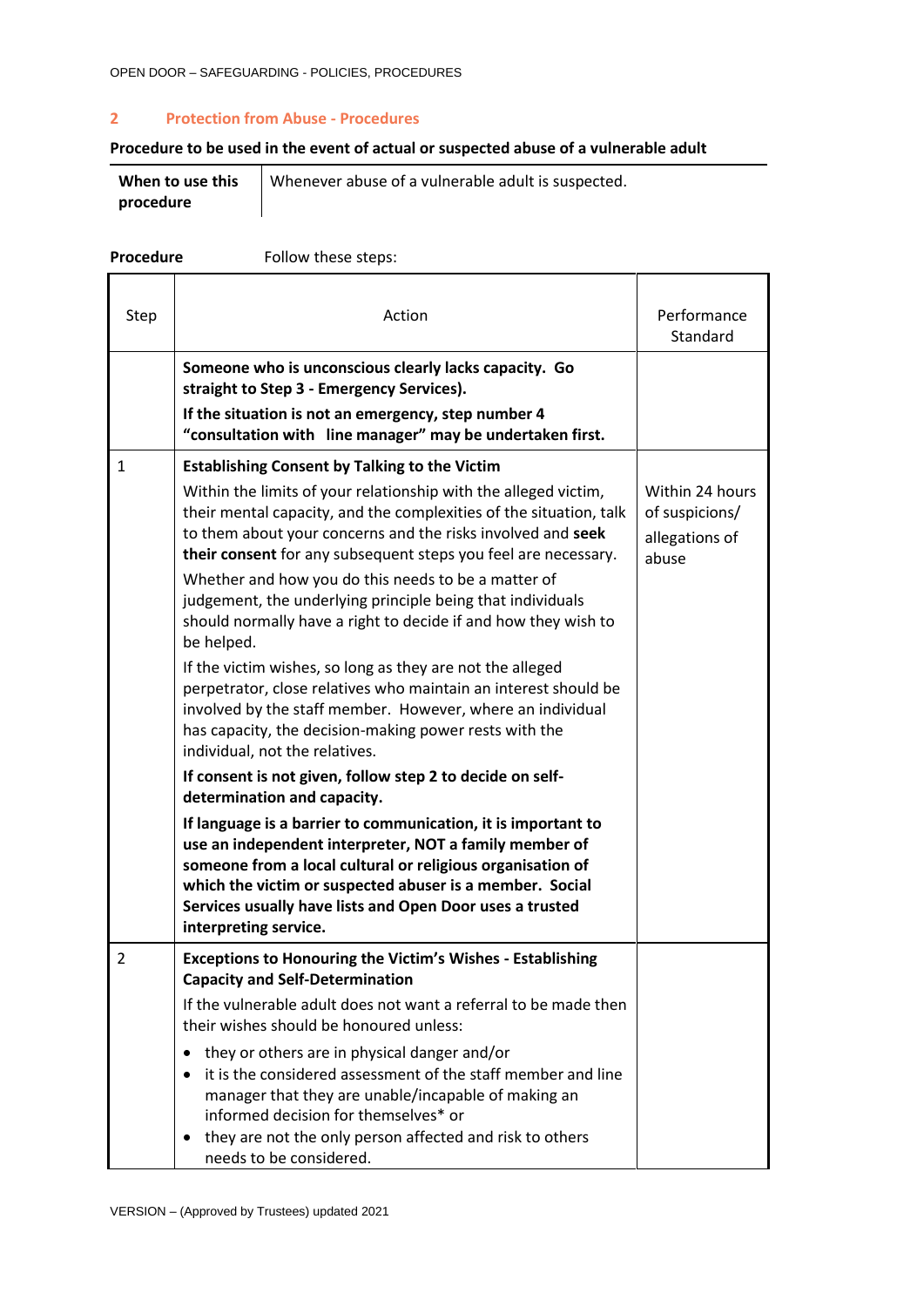| 3 | <b>Emergency Services</b>                                                                                                                                                                                                                                                                                                                                                                                                                                                                                                                                                                                                                                                                                                                                                                                                                                                                                                                                                                                                                                                                                                                   |  |  |  |  |  |
|---|---------------------------------------------------------------------------------------------------------------------------------------------------------------------------------------------------------------------------------------------------------------------------------------------------------------------------------------------------------------------------------------------------------------------------------------------------------------------------------------------------------------------------------------------------------------------------------------------------------------------------------------------------------------------------------------------------------------------------------------------------------------------------------------------------------------------------------------------------------------------------------------------------------------------------------------------------------------------------------------------------------------------------------------------------------------------------------------------------------------------------------------------|--|--|--|--|--|
|   | Having obtained consent or ascertained incapacity, contact<br>emergency services (usually the police first) if a vulnerable adult<br>appears to be in immediate physical danger or there is evidence<br>of sexual abuse. If no immediate physical danger is apparent,<br>proceed to step 4.                                                                                                                                                                                                                                                                                                                                                                                                                                                                                                                                                                                                                                                                                                                                                                                                                                                 |  |  |  |  |  |
|   | Under no circumstances should staff members put themselves<br>at risk.                                                                                                                                                                                                                                                                                                                                                                                                                                                                                                                                                                                                                                                                                                                                                                                                                                                                                                                                                                                                                                                                      |  |  |  |  |  |
| 4 | <b>Consultation with Line Manager</b>                                                                                                                                                                                                                                                                                                                                                                                                                                                                                                                                                                                                                                                                                                                                                                                                                                                                                                                                                                                                                                                                                                       |  |  |  |  |  |
|   | Discuss suspected abuse or allegation of abuse with their line<br>manager at the earliest opportunity. If the line manager is not<br>available or likely to be available and the staff member<br>considers the matter sufficiently urgent, they should discuss<br>their concerns with a suitable alternative manager and consult<br>the on-call rota of senior clinical staff. The full facts and<br>circumstances of the situation together with all available<br>options and courses of action should be identified and<br>discussed. The following points amongst others need to be<br>considered.<br>The level of the victim's capacity to be involved in decision<br>making<br>Whether independent advice from experts, whilst protecting<br>$\bullet$<br>victim's identity, would be useful before proceeding<br>Whether a referral to Social Services is appropriate (it will be<br>$\bullet$<br>in most cases)<br>• Whether the police should be brought in at this stage (in the<br>case of sexual abuse immediate referral is essential to<br>ensure that vital evidence is not destroyed)<br>Whether a doctor needs to be called |  |  |  |  |  |
| 5 | <b>Referral to Social Services</b>                                                                                                                                                                                                                                                                                                                                                                                                                                                                                                                                                                                                                                                                                                                                                                                                                                                                                                                                                                                                                                                                                                          |  |  |  |  |  |
|   | If there is a suspicion of abuse or clear evidence of abuse a<br>referral to Social Services should be made without delay,<br>subject to the consent of the vulnerable adult if applicable.                                                                                                                                                                                                                                                                                                                                                                                                                                                                                                                                                                                                                                                                                                                                                                                                                                                                                                                                                 |  |  |  |  |  |
| 6 | <b>Content of Referral</b>                                                                                                                                                                                                                                                                                                                                                                                                                                                                                                                                                                                                                                                                                                                                                                                                                                                                                                                                                                                                                                                                                                                  |  |  |  |  |  |
|   | The referral to Social Services should include:                                                                                                                                                                                                                                                                                                                                                                                                                                                                                                                                                                                                                                                                                                                                                                                                                                                                                                                                                                                                                                                                                             |  |  |  |  |  |
|   | personal details of the service user (name, address, age,<br>ethnic origin, gender, religion, type of accommodation,<br>family circumstances, support networks, physical and mental<br>health, any communication difficulties).<br>the referrer's job title and involvement<br>٠<br>substance of the allegation<br>details of care givers<br>٠<br>details of alleged abuser and current whereabouts and likely<br>٠<br>movements within the next 24 hours                                                                                                                                                                                                                                                                                                                                                                                                                                                                                                                                                                                                                                                                                   |  |  |  |  |  |
|   | details of any specific incidents e.g. dates, times, injuries,<br>witnesses, evidence such as bruising                                                                                                                                                                                                                                                                                                                                                                                                                                                                                                                                                                                                                                                                                                                                                                                                                                                                                                                                                                                                                                      |  |  |  |  |  |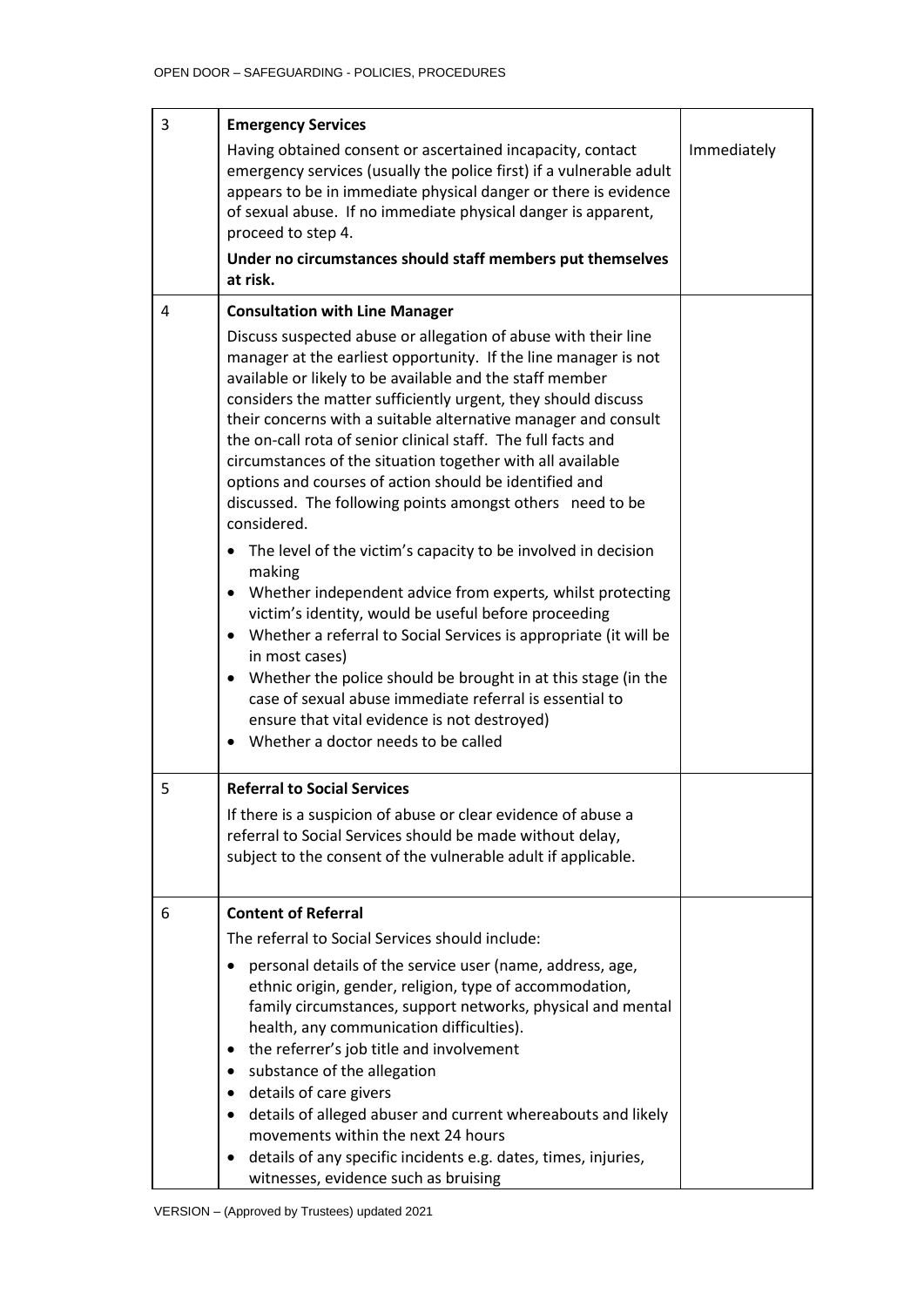|                | background of any previous concerns<br>$\bullet$<br>awareness or not/consent or not by the abused, carers,<br>alleged abusers of the referral                                                                                                                                                                                                                                                                                                                                                             |  |
|----------------|-----------------------------------------------------------------------------------------------------------------------------------------------------------------------------------------------------------------------------------------------------------------------------------------------------------------------------------------------------------------------------------------------------------------------------------------------------------------------------------------------------------|--|
| $\overline{7}$ | <b>Referral to Police</b>                                                                                                                                                                                                                                                                                                                                                                                                                                                                                 |  |
|                | In situations where there is obvious evidence of a criminal<br>offence a simultaneous referral to the police should be made -<br>guidance may be sought from the person taking the referral in<br>Social Services.                                                                                                                                                                                                                                                                                        |  |
|                | If immediate referral to the police is not indicated, the decision<br>to do so should be notified to senior managers.                                                                                                                                                                                                                                                                                                                                                                                     |  |
| 8              | <b>Following Social Services Inter-Agency Guidelines</b>                                                                                                                                                                                                                                                                                                                                                                                                                                                  |  |
|                | Once a referral has been made to Social Services that<br>department should then work within their own inter-agency<br>guidelines on abuse of vulnerable adults. Open Door staff<br>should be able to obtain a copy of the Social Services guidelines.<br>Open Door staff should co-operate with Social Services and, if<br>they are involved, the police and/or doctors, in accordance with<br>these guidelines. The inter-agency guidelines may include the<br>referrer's continued involvement through: |  |
|                | assistance with any communication difficulties (e.g. sensory<br>impairment, language or speech problems).<br>• verbal or written clarification and amplification of initial<br>referral details<br>request for further monitoring<br>٠<br>attendance at a case conference<br>٠<br>discussions with police<br>٠<br>request to be a key worker                                                                                                                                                              |  |
|                | In rare circumstances staff may feel that Social Services are<br>being inappropriately inactive. In such circumstances the staff<br>member should discuss with their line manager whether Open<br>Door should take the initiative, for example by chasing up the<br>Social Services social worker, calling a case conference<br>ourselves or contacting a more senior officer at Social Services.                                                                                                         |  |
| 9              | <b>Exploring Alternative Courses of Action</b>                                                                                                                                                                                                                                                                                                                                                                                                                                                            |  |
|                | If no referral is made in line with the vulnerable adult's wishes,<br>then other courses of action should be considered including<br>utilising the help-line advice services provided by other<br>agencies and the situation regularly monitored and reviewed by<br>the front line worker and their line manager.                                                                                                                                                                                         |  |
| 10             | <b>Ongoing Work with Vulnerable Adult</b>                                                                                                                                                                                                                                                                                                                                                                                                                                                                 |  |
|                | Staff should agree with their line manager a framework for<br>working with the vulnerable adult, whether or not the referral<br>to Social Services has been made or accepted. Within this<br>framework, staff should continue to support and ensure the<br>safety of the vulnerable adult as well as work with other<br>agencies towards the elimination of the abuse.                                                                                                                                    |  |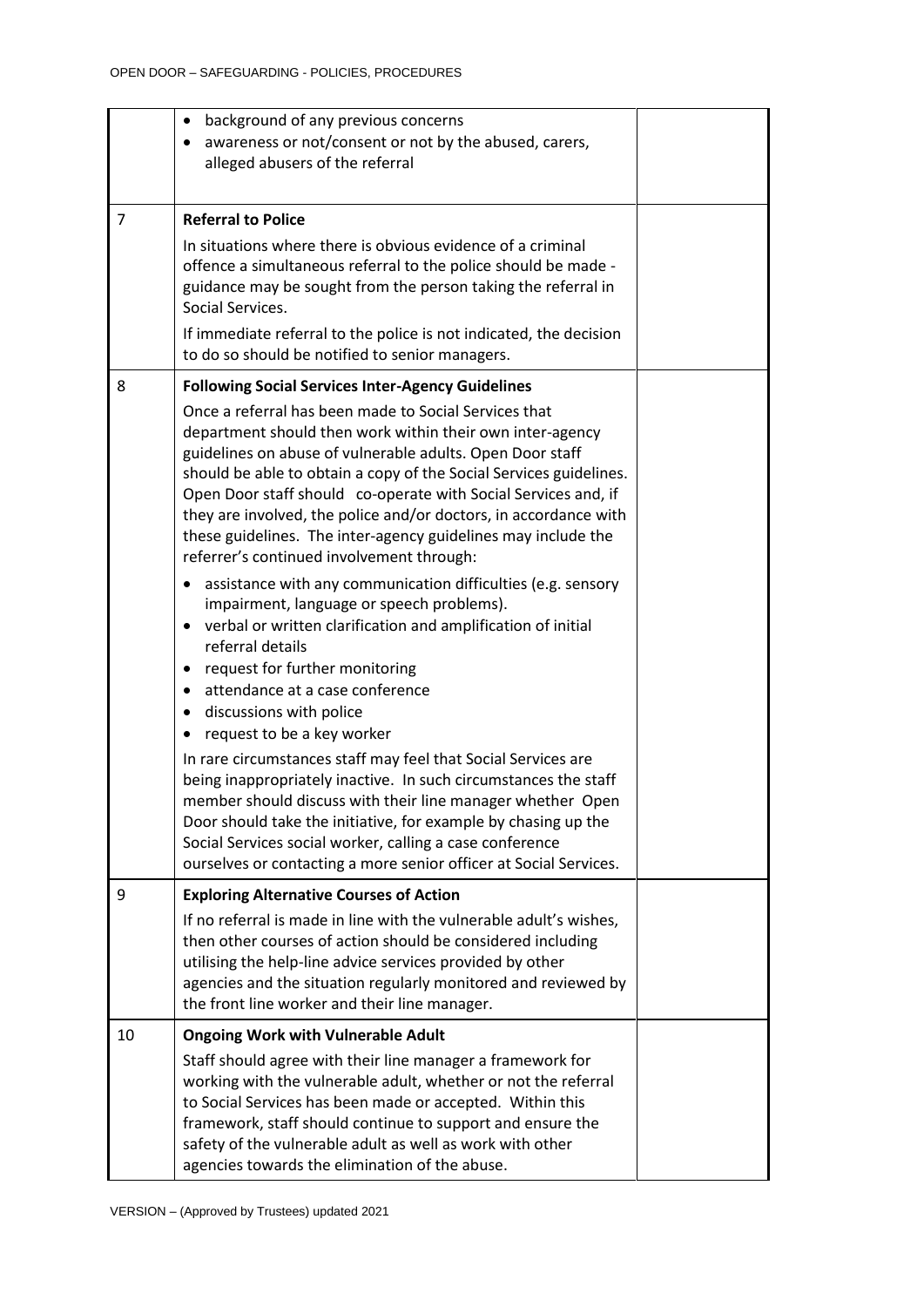| 11 | <b>Locating an Independent Advocate</b><br>Where it is felt that a vulnerable adult would benefit from<br>having an independent person to represent their interests, and<br>is in agreement, one of the organisations listed in Appendix A<br>should be contacted on the victim's behalf. |                                   |
|----|-------------------------------------------------------------------------------------------------------------------------------------------------------------------------------------------------------------------------------------------------------------------------------------------|-----------------------------------|
| 12 | <b>Minimal Action Option</b><br>Staff should be prepared to accept that in some circumstances<br>little action apart from continued support, recording and<br>monitoring may be the only option due to current legal<br>limitations or the victim's wishes.                               |                                   |
| 13 | <b>Support of Staff Member</b><br>The line manager should clarify the staff member's role, extent                                                                                                                                                                                         |                                   |
|    | of their responsibility and provide the necessary support to the<br>employee either directly or through an agreed other source.                                                                                                                                                           |                                   |
| 14 | <b>Recording</b><br>Record account of abuse as verbatim as possible, assessment,<br>options identified, and decisions and actions taken (including no                                                                                                                                     | Immediately<br>after each         |
|    | further action) and continue to maintain accurate, legible,<br>concise, factual and up-to-date records during all stages.<br>Complete an Abuse of Vulnerable Adults disclosure form and                                                                                                   | event/ meeting<br>After following |
|    | pass to the appropriate manager.                                                                                                                                                                                                                                                          | steps 5,6,7                       |
| 15 | <b>Keeping Line Management Informed</b><br>In situations of suspicion of serious abuse or a series of possibly<br>related incidents, for example a number of thefts from<br>residents, staff should ensure that their managers' managers<br>are informed.                                 |                                   |
| 16 | <b>Implications for Policy, Systems and Procedures</b><br>The Council of Management will need to consider whether the                                                                                                                                                                     |                                   |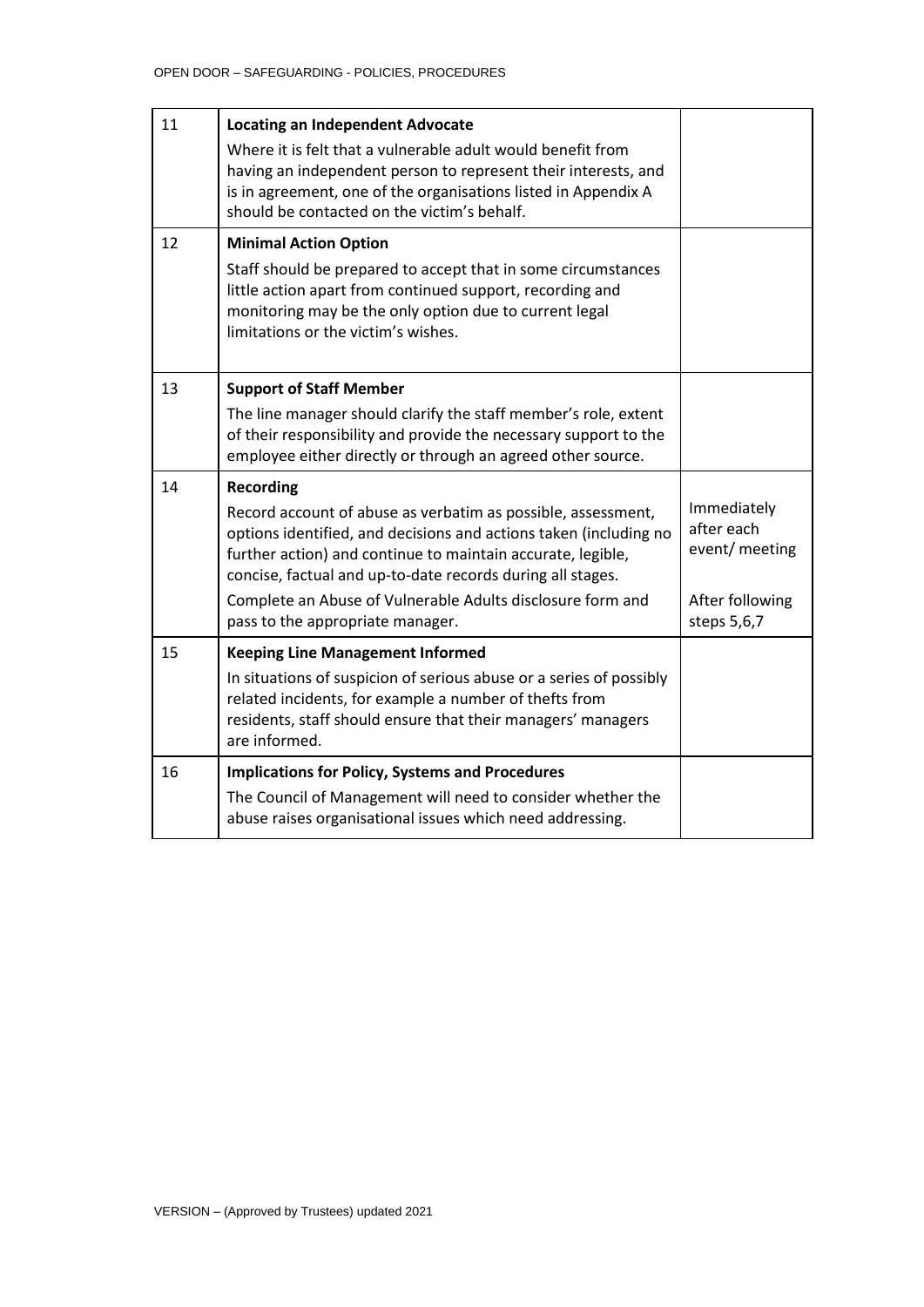# <span id="page-17-0"></span>**3 Abuse of Vulnerable Adults – Confidential disclosure form**

#### **STRICTLY CONFIDENTIAL – for use by staff**

Staff who complete this form should be aware of the rights and limitations placed on them by the Public Interest Disclosure Act (1998) a commentary on which forms part of the Protection from Abuse policy. Open Door cannot advise you as to those rights and limitations but you may wish to contact 'Protect' (020 3117 2520), your Trades Union or Citizen's Advice Bureau first. This Disclosure Form will be treated with the utmost confidentiality and your rights under the Data Protection Act 2018 and GDPR apply. You must fill this form in truthfully and we would ask you also to provide full information. If you do withhold information that is relevant to the disclosure from us, please seek advice from the sources identified in the first paragraph as to where and how these matters should be reported.

<span id="page-17-1"></span>**Part 1 (To be completed by Staff member making disclosure)**

| Disclosure: please describe very briefly the nature of the disclosure you wish to make (for<br>example, "physical abuse"). We will ask you for a more detailed explanation below.<br>People Involved: please state the names, and contact details of people involved in this<br>issue, whether victims, witnesses or alleged perpetrators. Do not yet describe their role or<br>what you saw. | Personal Details: name, designation, address and contact details |
|-----------------------------------------------------------------------------------------------------------------------------------------------------------------------------------------------------------------------------------------------------------------------------------------------------------------------------------------------------------------------------------------------|------------------------------------------------------------------|
|                                                                                                                                                                                                                                                                                                                                                                                               |                                                                  |
|                                                                                                                                                                                                                                                                                                                                                                                               |                                                                  |
|                                                                                                                                                                                                                                                                                                                                                                                               |                                                                  |
|                                                                                                                                                                                                                                                                                                                                                                                               |                                                                  |
|                                                                                                                                                                                                                                                                                                                                                                                               |                                                                  |
|                                                                                                                                                                                                                                                                                                                                                                                               |                                                                  |
|                                                                                                                                                                                                                                                                                                                                                                                               |                                                                  |
|                                                                                                                                                                                                                                                                                                                                                                                               |                                                                  |
|                                                                                                                                                                                                                                                                                                                                                                                               |                                                                  |
|                                                                                                                                                                                                                                                                                                                                                                                               |                                                                  |
|                                                                                                                                                                                                                                                                                                                                                                                               |                                                                  |
|                                                                                                                                                                                                                                                                                                                                                                                               |                                                                  |
|                                                                                                                                                                                                                                                                                                                                                                                               |                                                                  |
|                                                                                                                                                                                                                                                                                                                                                                                               |                                                                  |
|                                                                                                                                                                                                                                                                                                                                                                                               |                                                                  |
|                                                                                                                                                                                                                                                                                                                                                                                               |                                                                  |
|                                                                                                                                                                                                                                                                                                                                                                                               |                                                                  |
|                                                                                                                                                                                                                                                                                                                                                                                               |                                                                  |
|                                                                                                                                                                                                                                                                                                                                                                                               |                                                                  |
|                                                                                                                                                                                                                                                                                                                                                                                               |                                                                  |
|                                                                                                                                                                                                                                                                                                                                                                                               |                                                                  |

**Third Parties Informed**: please identify any other agencies (for example, Police, Protect etc.) and/or staff of other agencies who have been told of this issue, whether by you or someone else. Contact details of these agencies and/or people should also be provided.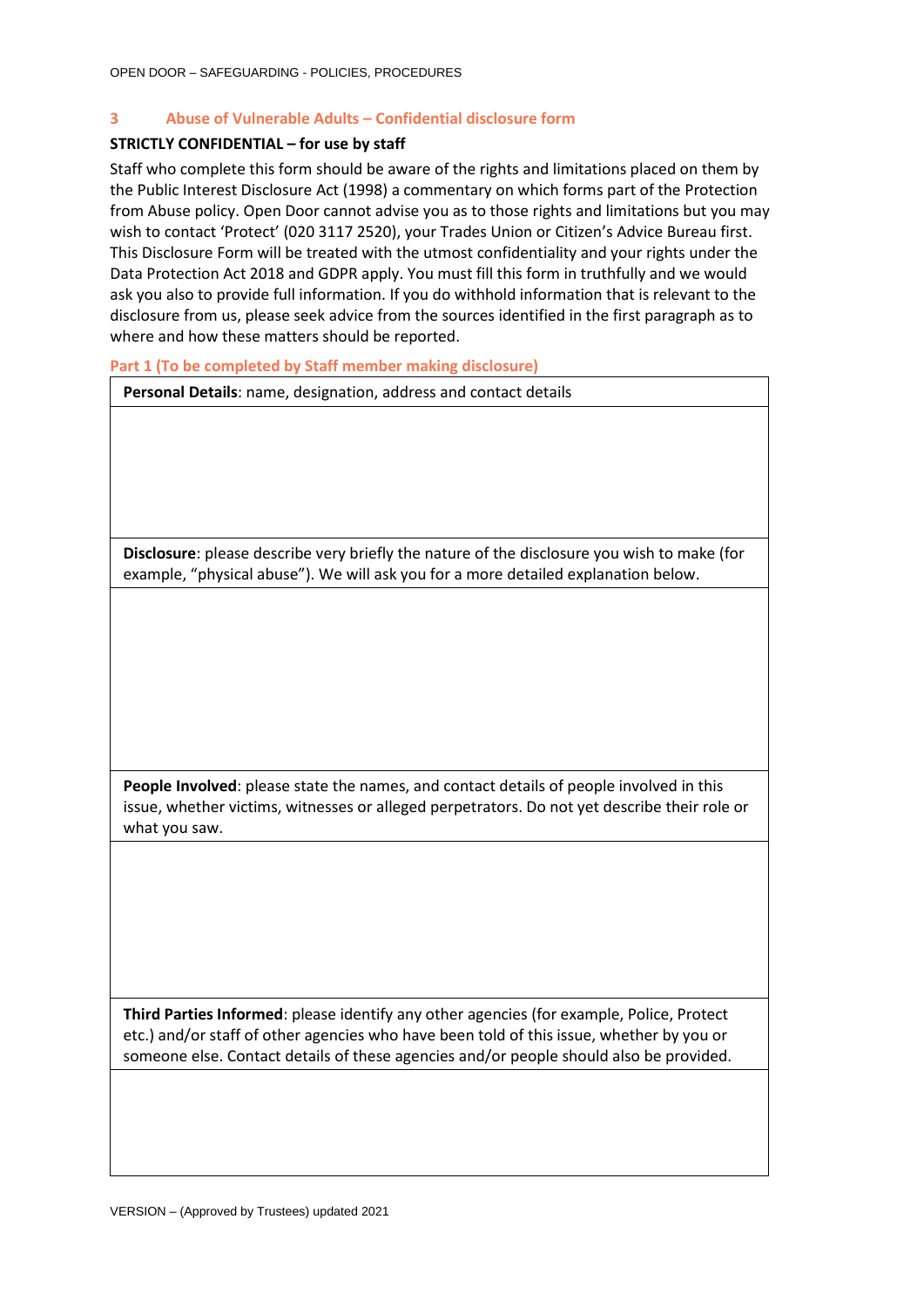| Details of Disclosure: please give full details of the matters you wish to disclose. Please<br>add additional sheets as necessary and attach all relevant documentation or evidence.                                                                                                                        |  |  |  |  |  |  |
|-------------------------------------------------------------------------------------------------------------------------------------------------------------------------------------------------------------------------------------------------------------------------------------------------------------|--|--|--|--|--|--|
|                                                                                                                                                                                                                                                                                                             |  |  |  |  |  |  |
|                                                                                                                                                                                                                                                                                                             |  |  |  |  |  |  |
|                                                                                                                                                                                                                                                                                                             |  |  |  |  |  |  |
| Other Information: please give details of any other points you wish to make, for example,<br>if you are concerned about the consequences of this disclosure for you or anyone else,<br>whether this disclosure of the events that prompted it will have any impact on your ability<br>to do your work, etc. |  |  |  |  |  |  |
|                                                                                                                                                                                                                                                                                                             |  |  |  |  |  |  |
|                                                                                                                                                                                                                                                                                                             |  |  |  |  |  |  |
|                                                                                                                                                                                                                                                                                                             |  |  |  |  |  |  |
| <b>Signed</b> (Person making disclosure)                                                                                                                                                                                                                                                                    |  |  |  |  |  |  |
| Date                                                                                                                                                                                                                                                                                                        |  |  |  |  |  |  |
| Signed (Head of Service / Director /<br>Trustee)                                                                                                                                                                                                                                                            |  |  |  |  |  |  |
| Date                                                                                                                                                                                                                                                                                                        |  |  |  |  |  |  |

#### <span id="page-18-0"></span>**Part 2: To be completed by Head of Service / Director / Trustee**

**Personal Details**: name, designation, address and contact details

# **Action Plan:**

Please identify your Action Plan to investigate and resolve the matters that have been disclosed.

Please identify the names and other details of other agencies and people you intend to involve.

Please set out details of any Risk Assessment or Support Plan review work undertaken in the light of this disclosure.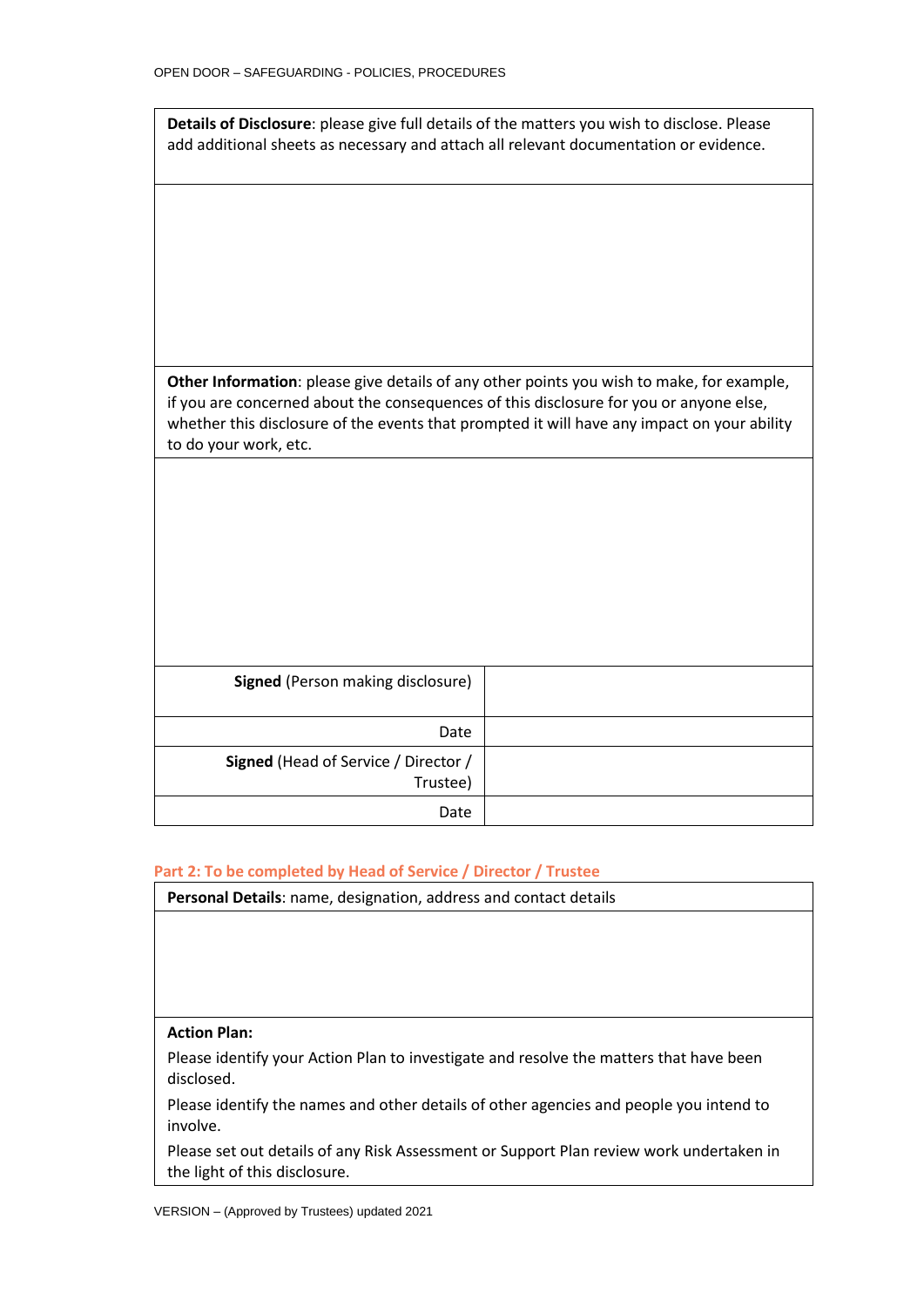| Please identify whether investigatory or disciplinary action is to be/has been taken in |
|-----------------------------------------------------------------------------------------|
| respect to anyone and give details.                                                     |

Please identify what arrangements were/are being made (where relevant) for the protection and support of people who may be negatively affected by matters relating to this disclosure.

Please set out clear timescales and processes being implemented or planned to resolve the disclosures reported and any consequences you can reasonably foresee that they might have.

Please attach additional sheets as necessary and attach all relevant documentation and letters.

| <b>Review date:</b> Please identify when this Action Plan is to be reviewed. |  |
|------------------------------------------------------------------------------|--|
|                                                                              |  |
| Signed (Head of Service / Director /<br>Trustee)                             |  |
| Date                                                                         |  |
| <b>Signed</b> (Director / Trustee) as witness                                |  |
| Date                                                                         |  |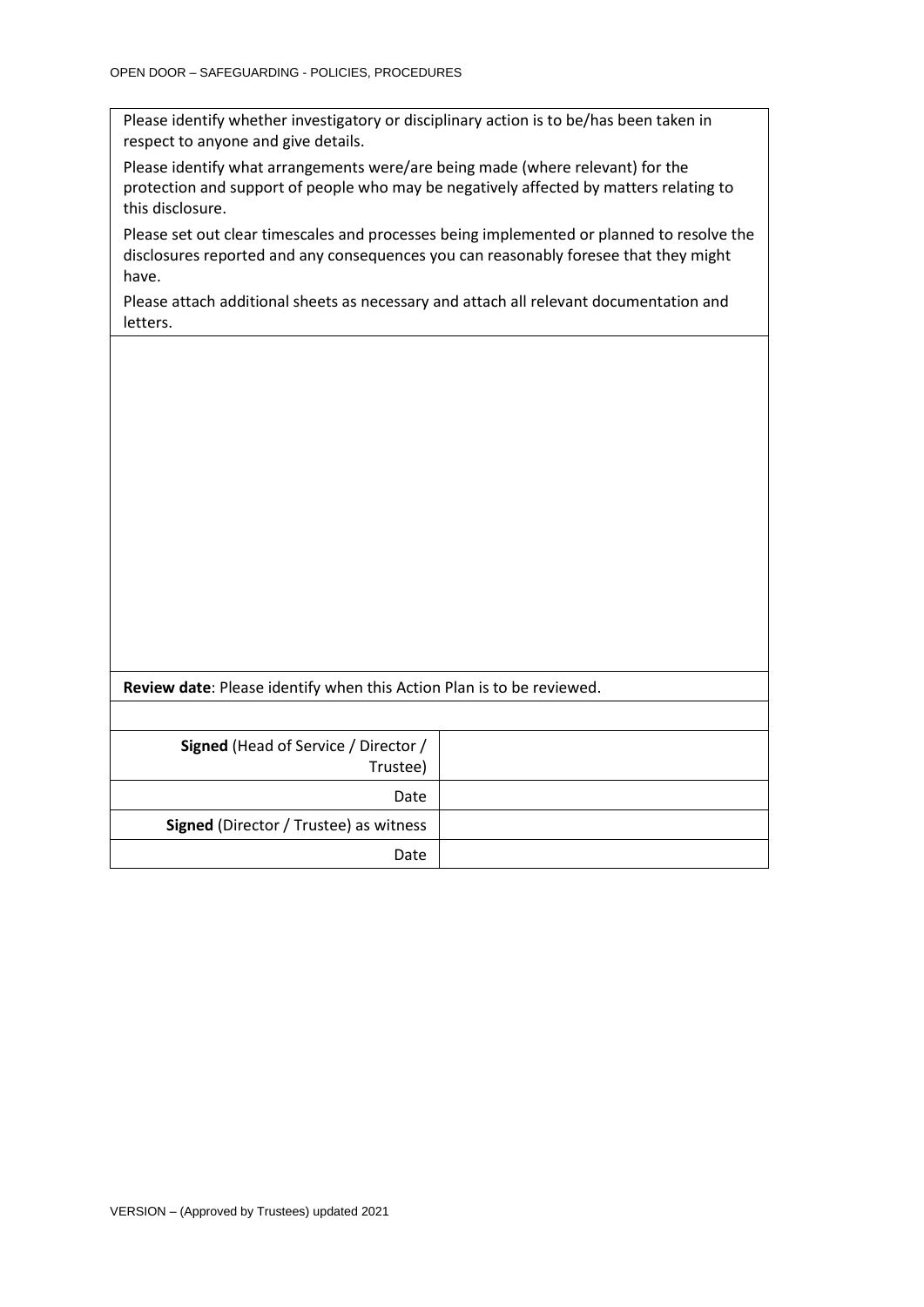#### OPEN DOOR – SAFEGUARDING - POLICIES, PROCEDURES

# **4 Abuse of Vulnerable Adults – Cases Log**

<span id="page-20-0"></span>

| Case             | <b>Disclosure</b><br>made by | Date Part 1<br><b>Completed</b> | Part 2<br>Completed<br>by | Date Part 2<br>completed | <b>Review</b><br>Date 1 | <b>Review</b><br>Date 2 | <b>Review</b><br>Date 3 | Review<br>Date 4 | Case<br>signed off |
|------------------|------------------------------|---------------------------------|---------------------------|--------------------------|-------------------------|-------------------------|-------------------------|------------------|--------------------|
| Example          | John Smith                   | 20 Aug<br>2021                  | Sarah Jones               | 28 Aug<br>2021           | 30 Sep<br>2021          | 25 Oct<br>2021          | n/a                     | n/a              | 25 Oct<br>2021     |
|                  |                              |                                 |                           |                          |                         |                         |                         |                  |                    |
| $\mathbf{1}$     |                              |                                 |                           |                          |                         |                         |                         |                  |                    |
| $\overline{2}$   |                              |                                 |                           |                          |                         |                         |                         |                  |                    |
| 3                |                              |                                 |                           |                          |                         |                         |                         |                  |                    |
| $\overline{4}$   |                              |                                 |                           |                          |                         |                         |                         |                  |                    |
| 5                |                              |                                 |                           |                          |                         |                         |                         |                  |                    |
| $\boldsymbol{6}$ |                              |                                 |                           |                          |                         |                         |                         |                  |                    |
| $\overline{7}$   |                              |                                 |                           |                          |                         |                         |                         |                  |                    |
| 8                |                              |                                 |                           |                          |                         |                         |                         |                  |                    |
| $\boldsymbol{9}$ |                              |                                 |                           |                          |                         |                         |                         |                  |                    |
| 10               |                              |                                 |                           |                          |                         |                         |                         |                  |                    |
| 11               |                              |                                 |                           |                          |                         |                         |                         |                  |                    |
| 12               |                              |                                 |                           |                          |                         |                         |                         |                  |                    |
| 13               |                              |                                 |                           |                          |                         |                         |                         |                  |                    |
| 14               |                              |                                 |                           |                          |                         |                         |                         |                  |                    |
| 15               |                              |                                 |                           |                          |                         |                         |                         |                  |                    |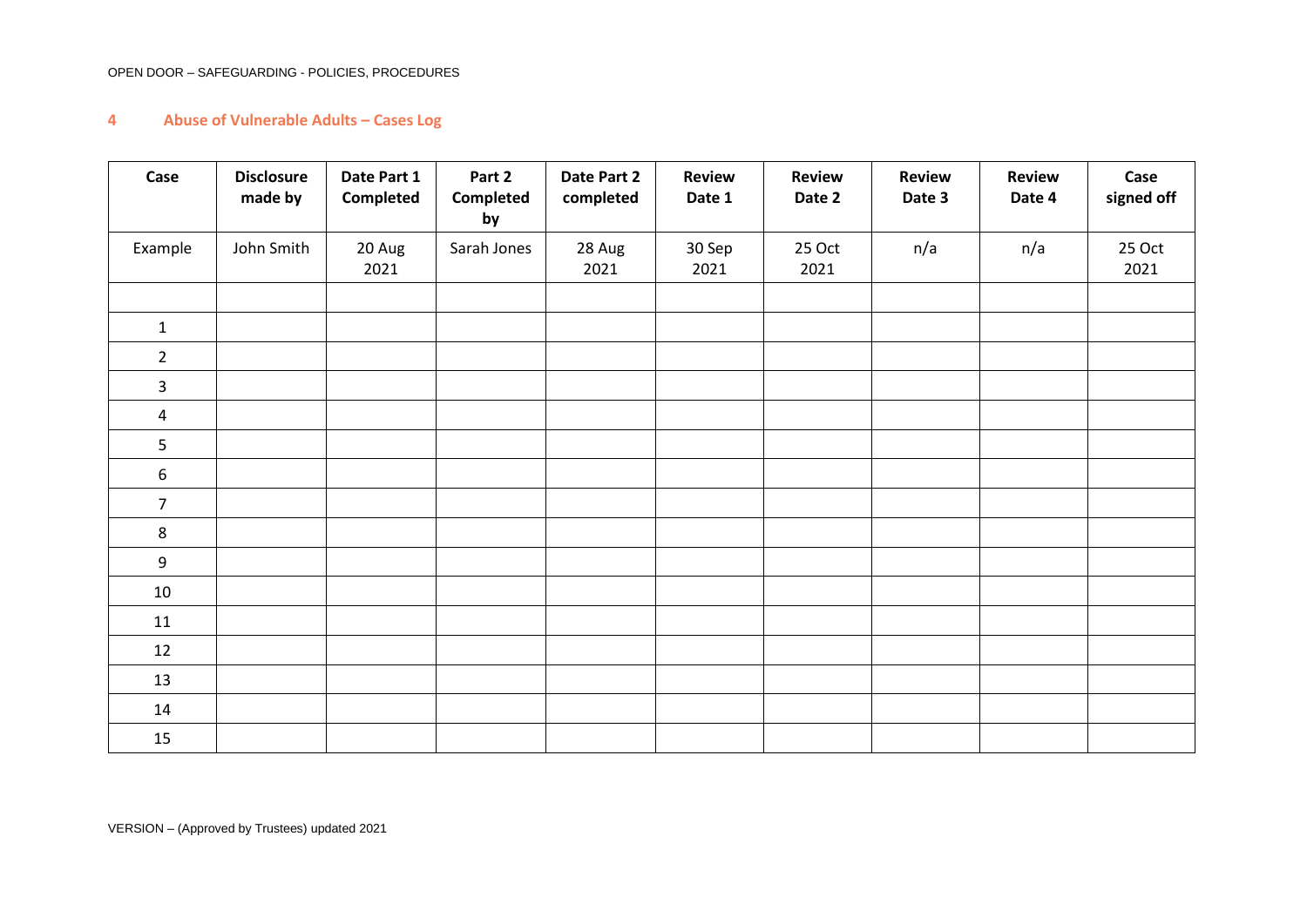#### OPEN DOOR – SAFEGUARDING - POLICIES, PROCEDURES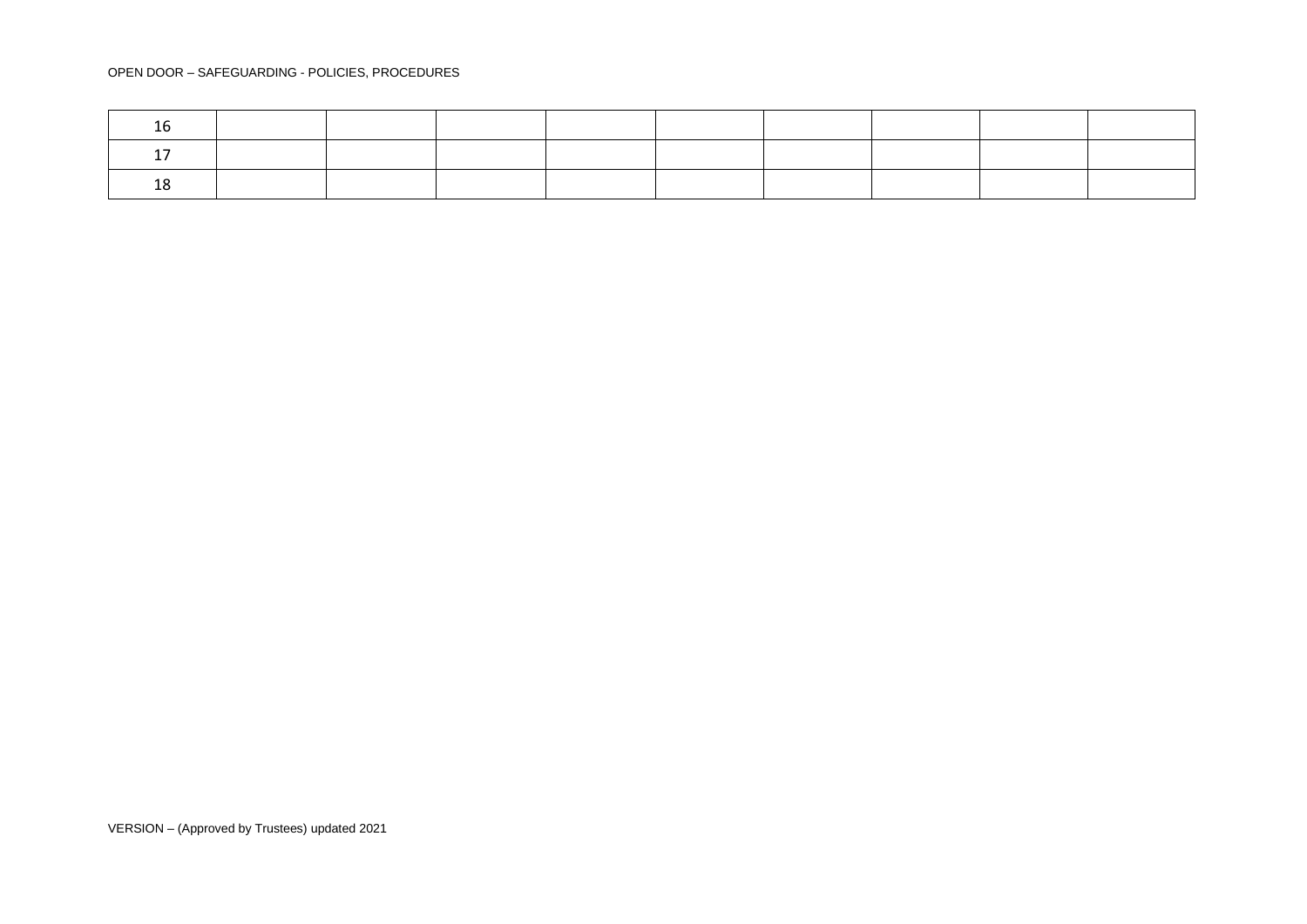# <span id="page-22-0"></span>**Useful Addresses – National**

**Can be utilised for advice, information, support and advocacy by front-line workers or their managers.**

| <b>Name of Organisation</b>                                                                                                          | Telephone/Email                                                                                           | <b>Hours of Opening</b>                                |
|--------------------------------------------------------------------------------------------------------------------------------------|-----------------------------------------------------------------------------------------------------------|--------------------------------------------------------|
| <b>Relatives and Residents</b><br>Association                                                                                        | 0207 359 8136<br>helpline@relres.org                                                                      | (Monday to Friday 9.30am-<br>1pm, and Thursdays 6-8pm) |
| Protect<br>Offers advice on whistle-<br>blowing                                                                                      | 020 3117 2520<br>Contact our Advice Line -<br>Protect - Speak up stop<br>harm (protect-<br>advice.org.uk) | $Mon-Fri$<br>9am - 6pm                                 |
| Ann Craft Trust<br>Protection of children and<br>adults with learning<br>disabilities from abuse.<br>Provide training in this field. | 0115 951 5400<br>ann-craft-<br>trust@nottingham.ac.uk                                                     | Monday to Friday, 9am - 5pm                            |
| Victim Support<br>Support for witnesses and<br>victims of crime.                                                                     | 08 08 16 89 111                                                                                           | 24/7 Support line                                      |

#### <span id="page-22-1"></span>**CONTACTS**

#### **For Open Door the Safeguarding Officer is:**

Julia Britton, Consultant Child & Adolescent Psychotherapist, Director Open Door – 020 8348 5947 ext 89 Emergency contact number 077 621 50770

#### **The Senior Official for purposes of this policy is:**

Judy Shuttleworth, Trustee and Chair of Joint Clinical Committee: [judyshuttleworth@hotmail.com](mailto:judyshuttleworth@hotmail.com)

**If there are safeguarding concerns, contact Social Services directly:** Contact the First Response Team (adult social services): Telephone: 020 8489 1400 Email: [firstresponseteam@haringey.gov.uk](mailto:firstresponseteam@haringey.gov.uk)

In an **emergency** call the police on 999

Signed: Julia Britton, Director

gmbuir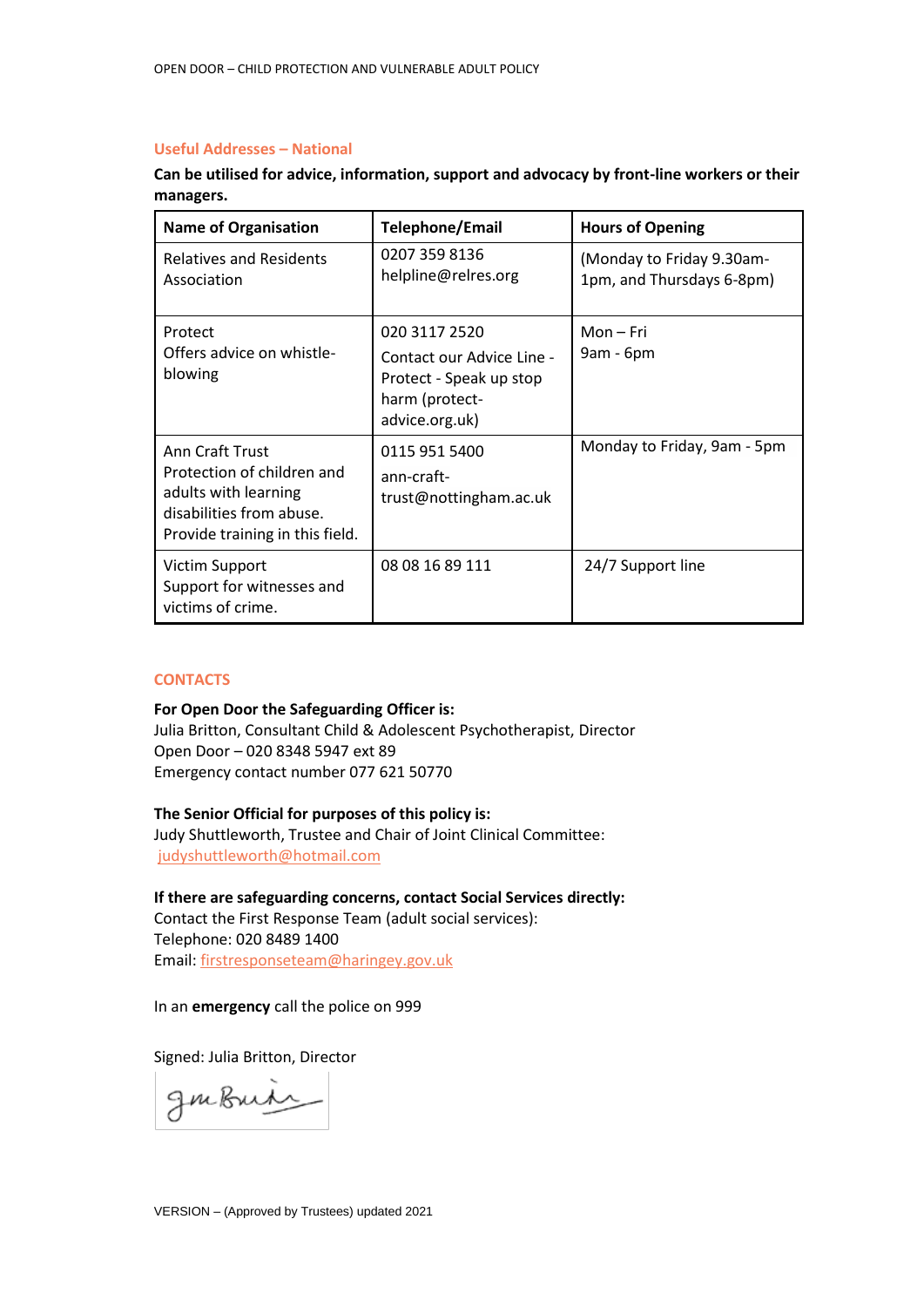# <span id="page-23-0"></span>**STATEMENT OF OPEN DOOR'S ONLINE SAFETY PRINCIPLES**

Open Door works with adolescents, young adults and parents/carers are part of its activities. We provide therapeutic interventions to support the mental health and wellbeing of young people aged 12 -25 and their parents/carers.

The purpose of this statement is to:

- Ensure the safety and wellbeing of children and young people is paramount when young people and adults are using the internet, social media or mobile devices.
- Provide staff, volunteers and trainees with the overarching principles that guide our approach to online safety.
- Ensure that, as an organisation, we operate in line with our values and within the law in terms of how we use online devices.

The statement applies to all staff, volunteers, trainees, young people, parents/carers and anyone involved in Open Door's activities.

# <span id="page-23-1"></span>**Legal framework**

This statement has been drawn up on the basis of legislation, policy and guidance that seeks to protect children in England. Summaries of the key legislation and guidance are available on:

- Online abuse: learning.nspcc.org.uk/child-abuse-and-neglect/online-abuse
- Bullying: learning.nspcc.org.uk/child-abuse-and-neglect/bullying
- Child protection: learning.nspcc.org.uk/child-protection-system

# **We believe that:**

- Children and young people should never experience abuse of any kind.
- Children and young people should be able to use the internet for education and personal. development, but safeguards need to be in place to ensure they are kept safe at all times.

# **We recognise that:**

- The online world provides everyone with many opportunities; however, it can also present risks and challenges.
- We have a duty to ensure that all children, young people and adults involved in our organisation are protected from potential harm online.
- We have a responsibility to help keep children and young people safe online, whether or not they are using Open Door' network and devices
- All children, regardless of age, disability, gender reassignment, race, religion or belief, sex or sexual orientation, have the right to equal protection from all types of harm or abuse.
- Working in partnership with children, young people, their parents, carers and other agencies is essential in promoting young people's welfare and in helping young people to be responsible in their approach to online safety.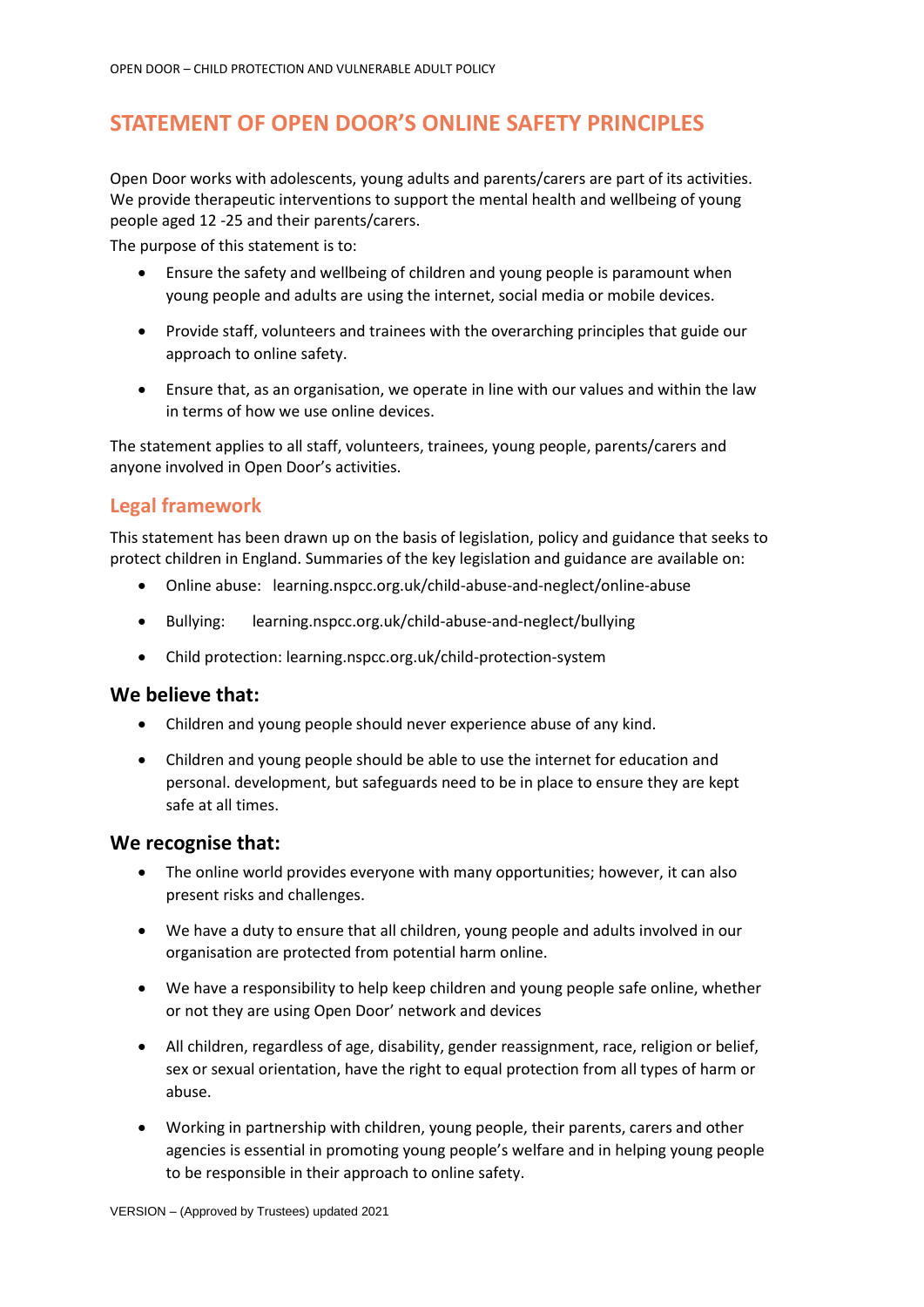# **We will seek to keep children and young people safe by:**

- Appointing an online safety coordinator Julia Britton, Director, Child Protection Lead
- Providing clear and specific directions to staff, volunteers and trainees on how to behave online through our Remote Working Protocols.
- To establish clear ground rules between therapist and young person/parent/carer for remote sessions to ensure that they are conducted safely.
- Supporting and encouraging the young people using our service to use the internet, social media and mobile phones in a way that keeps them safe and shows respect for others.
- Supporting and encouraging parents and carers to do what they can to keep their children safe online.
- Developing clear and robust procedures to enable us to respond appropriately to any incidents of inappropriate online behaviour, whether by an adult or a child/young person.
- Ensuring that any images of young people and families are used only after their written permission has been obtained, and only for the purpose for which consent has been given.
- Providing supervision, support and training for staff, volunteers and trainees about online safety
- In line with our Information Governance Policy we will:
	- $\circ$  Review and update the security of our information systems regularly (in line with our Information Governance Policy).
	- o Ensure that user names, logins, email accounts and passwords are used effectively.
	- o Examine and risk assess any social media platforms and new technologies before they are used within the organisation.

# **If online abuse occurs, we will respond to it by:**

- Having clear and robust safeguarding procedures in place for responding to abuse (including online abuse).
- Providing support and training for all staff, volunteers and trainees on dealing with all forms of abuse, including bullying/cyberbullying, emotional abuse, sexting, sexual abuse and sexual exploitation.
- Making sure our response takes the needs of the person experiencing abuse, any bystanders and our organisation as a whole into account.
- Reviewing the plan developed to address online abuse at regular intervals, in order to ensure that any problems have been resolved in the long term.

# <span id="page-24-0"></span>**Related policies and procedures**

This statement should be read alongside our organisational policies and procedures including: